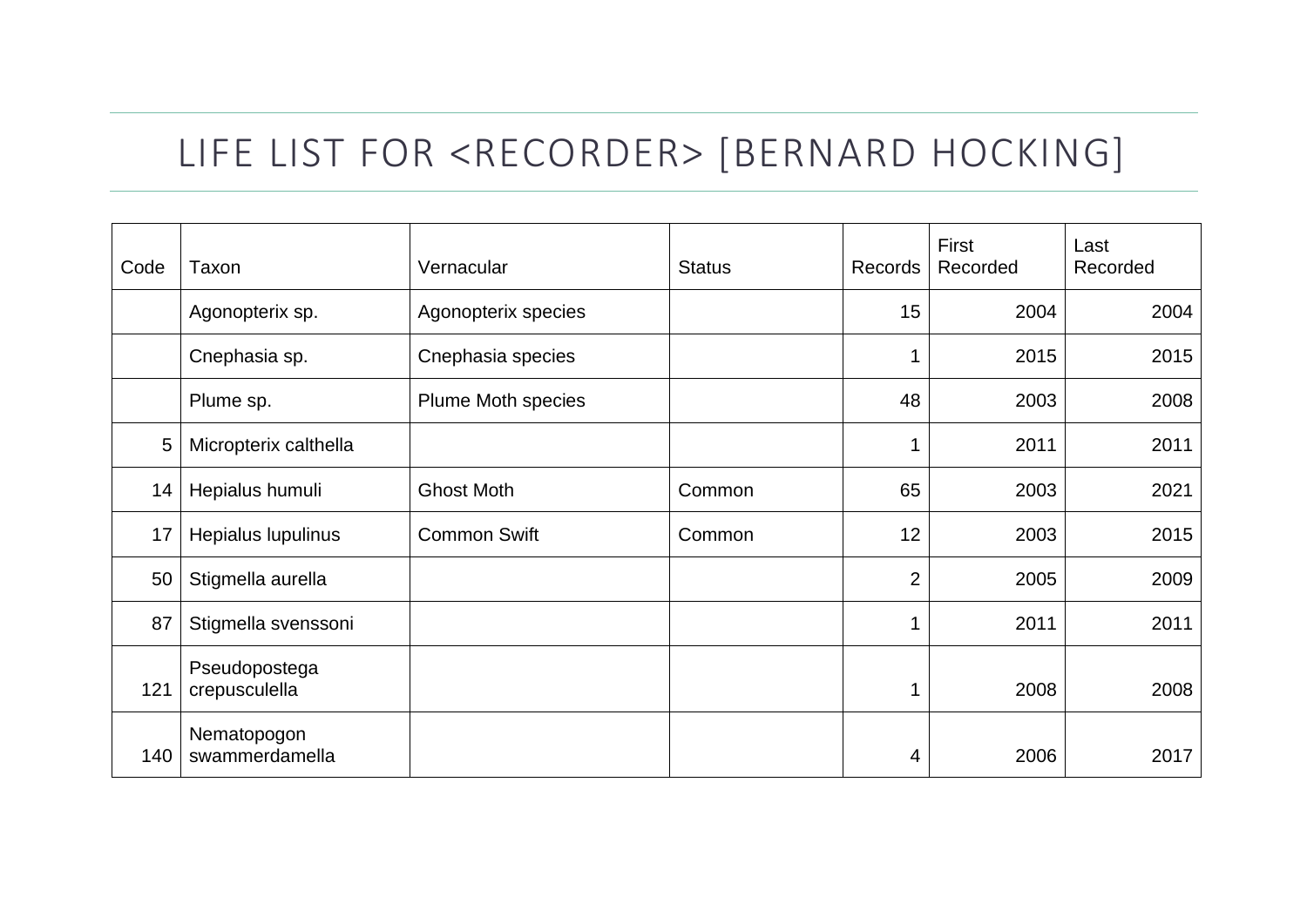| 141 | Nematopogon<br>schwarziellus |                                  |           | 1              | 2011 | 2011 |
|-----|------------------------------|----------------------------------|-----------|----------------|------|------|
| 148 | Nemophora degeerella         |                                  |           | 3              | 2007 | 2009 |
| 149 | Adela cuprella               |                                  |           | 3              | 2019 | 2019 |
| 150 | Adela reaumurella            |                                  |           | $\overline{2}$ | 2019 | 2019 |
| 169 | Zygaena filipendulae         | Six-spot Burnet                  | Common    | $\overline{2}$ | 2011 | 2019 |
| 170 | Zygaena trifolii             | <b>Five-spot Burnet</b>          | Local     | 4              | 2012 | 2019 |
| 180 | Diplodoma herminata          |                                  |           | $\overline{2}$ | 2005 | 2008 |
| 184 | Luffia lapidella             |                                  | pRDB2     | 1              | 2011 | 2011 |
| 216 | Nemapogon cloacella          | <b>Cork Moth</b>                 |           | 1              | 2020 | 2020 |
| 227 | Monopis laevigella           | <b>Skin Moth</b>                 |           | 14             | 2010 | 2021 |
| 229 | Monopis obviella             |                                  |           | 9              | 2008 | 2021 |
| 230 | Monopis crocicapitella       |                                  |           | 1              | 2013 | 2013 |
| 231 | Monopis imella               |                                  | <b>Nb</b> |                | 2013 | 2013 |
| 237 | Niditinea fuscella           | <b>Brown-dotted Clothes Moth</b> |           | 5              | 2004 | 2014 |
| 246 | Tinea semifulvella           |                                  |           | 8              | 2004 | 2021 |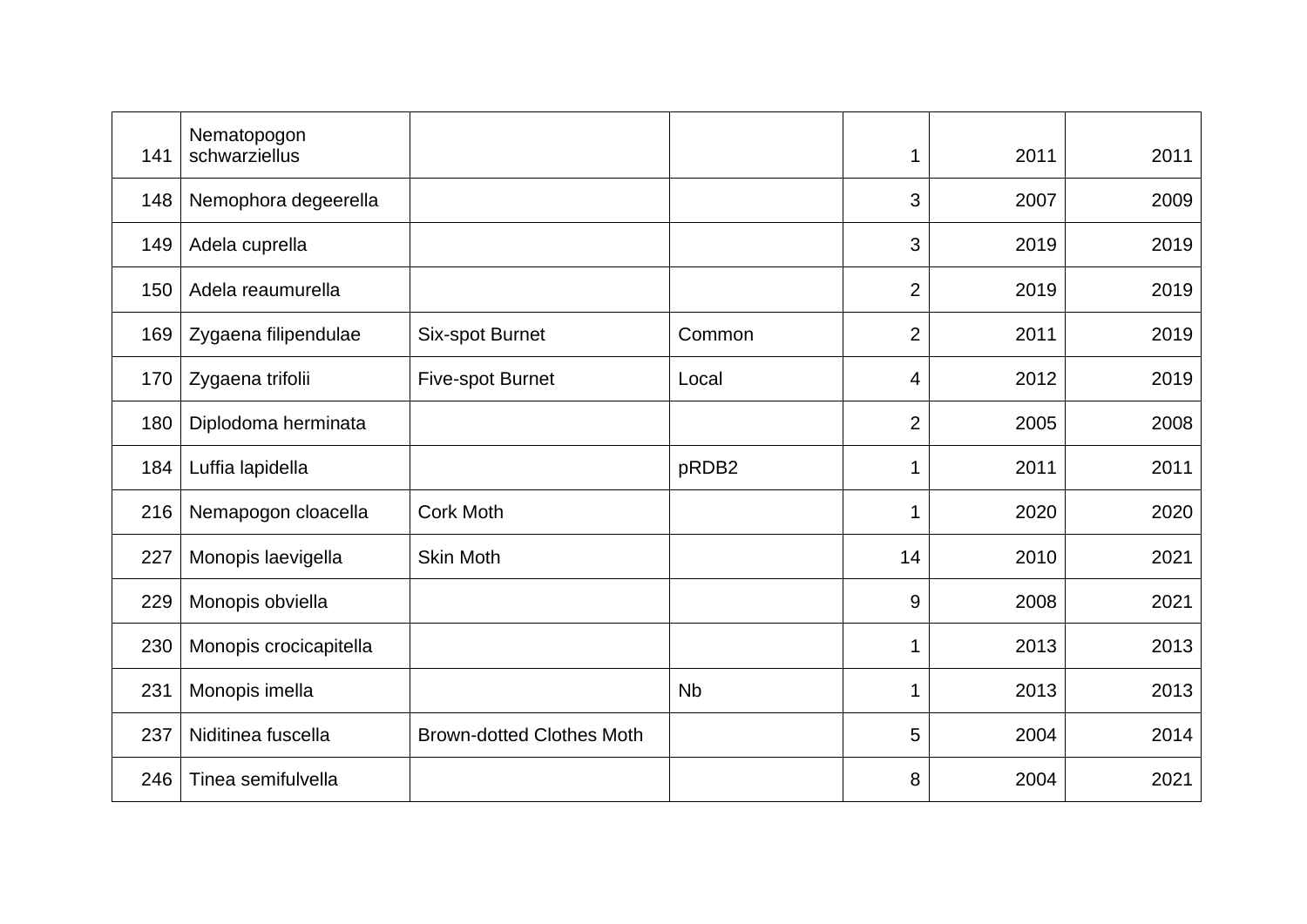| 288 | Caloptilia stigmatella         |                           |           | 2              | 2011 | 2018 |
|-----|--------------------------------|---------------------------|-----------|----------------|------|------|
| 294 | Aspilapteryx<br>tringipennella |                           |           | $\overline{2}$ | 2011 | 2013 |
| 296 | Calybites<br>phasianipennella  |                           |           | 1              | 2021 | 2021 |
| 309 | Deltaornix torquillella        |                           |           | 1              | 2011 | 2011 |
| 371 | Sesia bembeciformis            | <b>Lunar Hornet Moth</b>  | Common    | 1              | 2006 | 2006 |
| 385 | Anthophila fabriciana          |                           |           | 25             | 2004 | 2019 |
| 388 | Prochoreutis myllerana         |                           |           | 3              | 2009 | 2013 |
| 391 | Glyphipterix simpliciella      | <b>Cocksfoot Moth</b>     |           | 5              | 2011 | 2012 |
| 392 | Glyphipterix<br>schoenicolella |                           | <b>Nb</b> | 1              | 2004 | 2004 |
| 419 | Argyresthia semifusca          |                           |           |                | 2019 | 2019 |
| 421 | Argyresthia bonnetella         |                           |           | 1              | 2005 | 2005 |
| 424 | Yponomeuta evonymella          | <b>Bird-cherry Ermine</b> |           | 5              | 2013 | 2021 |
| 425 | Yponomeuta padella             | <b>Orchard Ermine</b>     |           | 11             | 2005 | 2021 |
| 427 | Yponomeuta cagnagella          | <b>Spindle Ermine</b>     |           | 3              | 2008 | 2021 |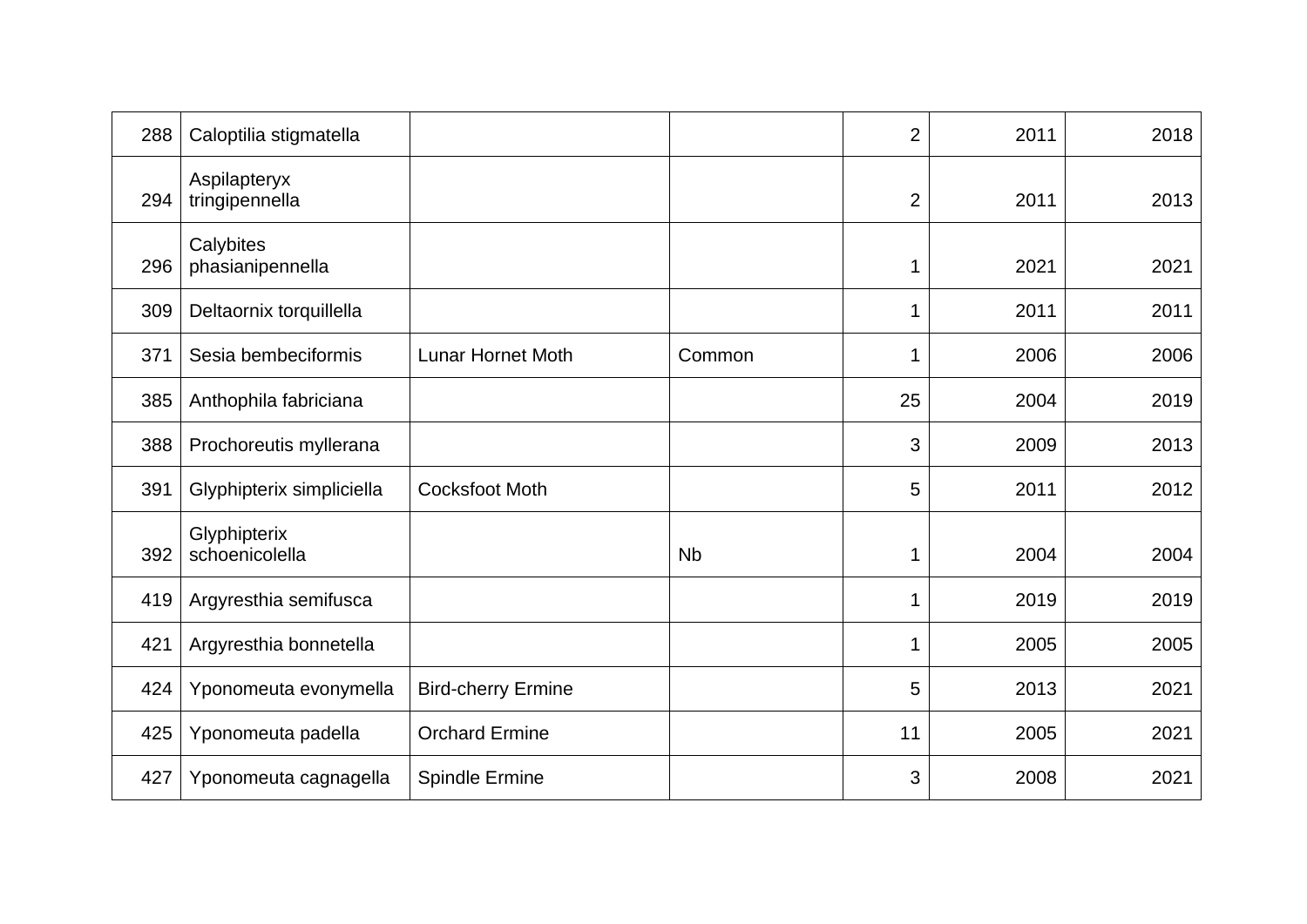| 436 | Pseudoswammerdamia combinella  |                   |         | 4   | 2008 | 2019 |
|-----|--------------------------------|-------------------|---------|-----|------|------|
| 438 | Swammerdamia pyrella           |                   |         | 1   | 2014 | 2014 |
| 440 | Paraswammerdamia albicapitella |                   |         | 1   | 2008 | 2008 |
| 449 | Prays fraxinella               | Ash Bud Moth      | Common  | 7   | 2003 | 2021 |
| 452 | Ypsolopha nemorella            |                   |         | 1   | 2013 | 2013 |
| 453 | Ypsolopha dentella             | Honeysuckle Moth  |         | 8   | 2006 | 2020 |
| 461 | Ypsolopha ustella              |                   |         | 1   | 2012 | 2012 |
| 464 | Plutella xylostella            | Diamond-back Moth | Migrant | 108 | 2004 | 2020 |
| 481 | Epermenia falciformis          |                   |         | 1   | 2011 | 2011 |
| 484 | Epermenia<br>aequidentellus    |                   |         | 1   | 2014 | 2014 |
| 493 | Coleophora serratella          |                   |         | 1   | 2019 | 2019 |
| 544 | Coleophora albicosta           |                   |         | 9   | 2004 | 2013 |
| 597 | Elachista atricomella          |                   |         | 18  | 2004 | 2020 |
| 610 | Elachista argentella           |                   |         | 7   | 2005 | 2016 |
| 641 | Batia lambdella                |                   |         | 3   | 2005 | 2019 |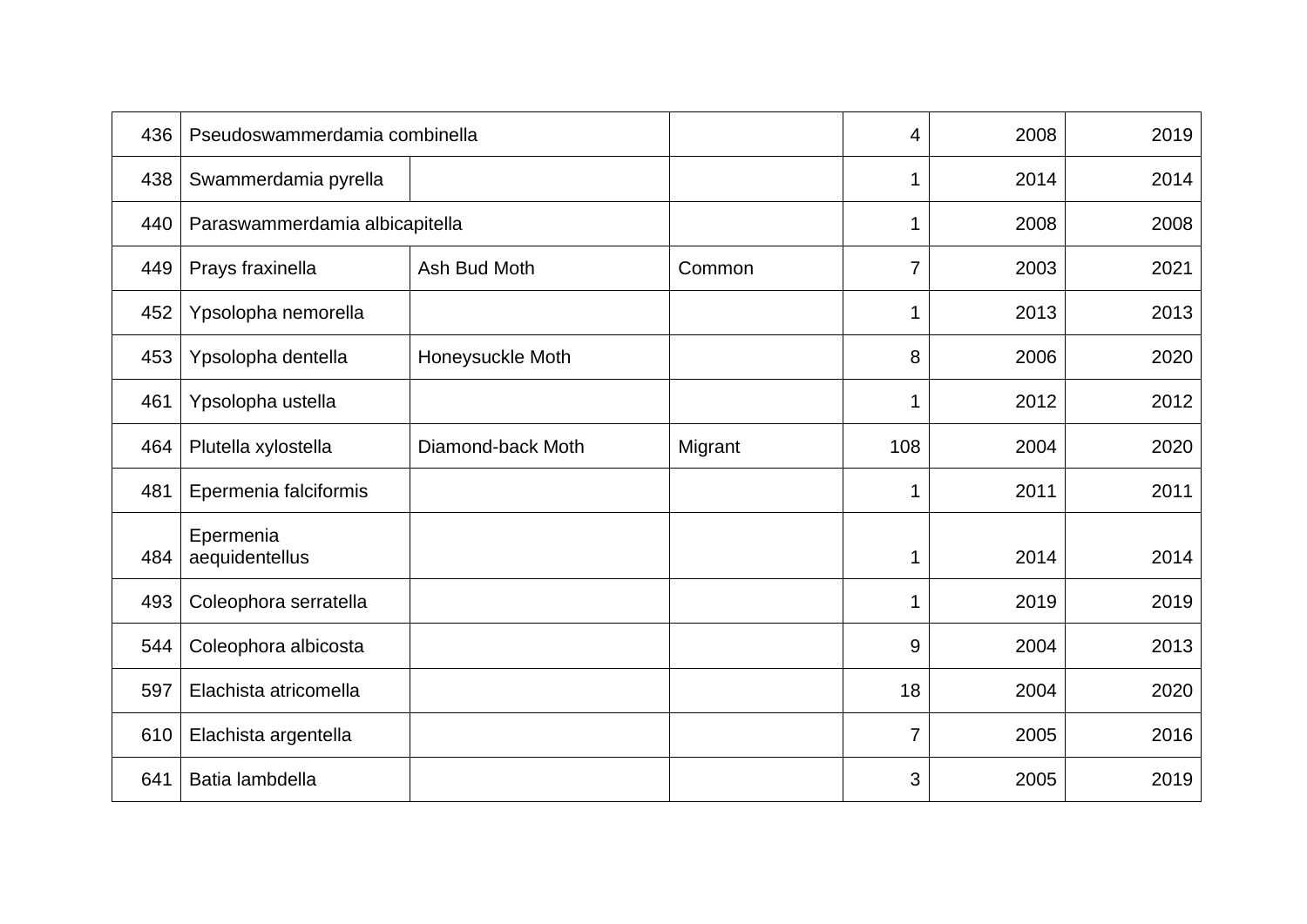| 647 | Hofmannophila<br>pseudospretella | <b>Brown House Moth</b>               | 104            | 2004 | 2021 |
|-----|----------------------------------|---------------------------------------|----------------|------|------|
| 648 | Endrosis sarcitrella             | <b>White-shouldered House</b><br>Moth | 154            | 2003 | 2021 |
| 649 | Esperia sulphurella              |                                       | 3              | 2004 | 2014 |
| 670 | Depressaria daucella             |                                       | 16             | 2004 | 2017 |
| 672 | =Depressaria heraclei            |                                       | 6              | 2011 | 2015 |
| 672 | Depressaria pastinacella         | Parsnip Moth                          | 14             | 2004 | 2021 |
| 688 | Agonopterix heracliana           |                                       | 44             | 2004 | 2021 |
| 692 | Agonopterix<br>subpropinquella   |                                       | 12             | 2004 | 2020 |
| 695 | Agonopterix<br>alstromeriana     |                                       | $\overline{2}$ | 2011 | 2011 |
| 697 | Agonopterix arenella             |                                       | 4              | 2004 | 2015 |
| 701 | Agonopterix ocellana             |                                       |                | 2013 | 2013 |
| 702 | Agonopterix assimilella          |                                       |                | 2017 | 2017 |
| 705 | Agonopterix umbellana            |                                       | 5              | 2008 | 2013 |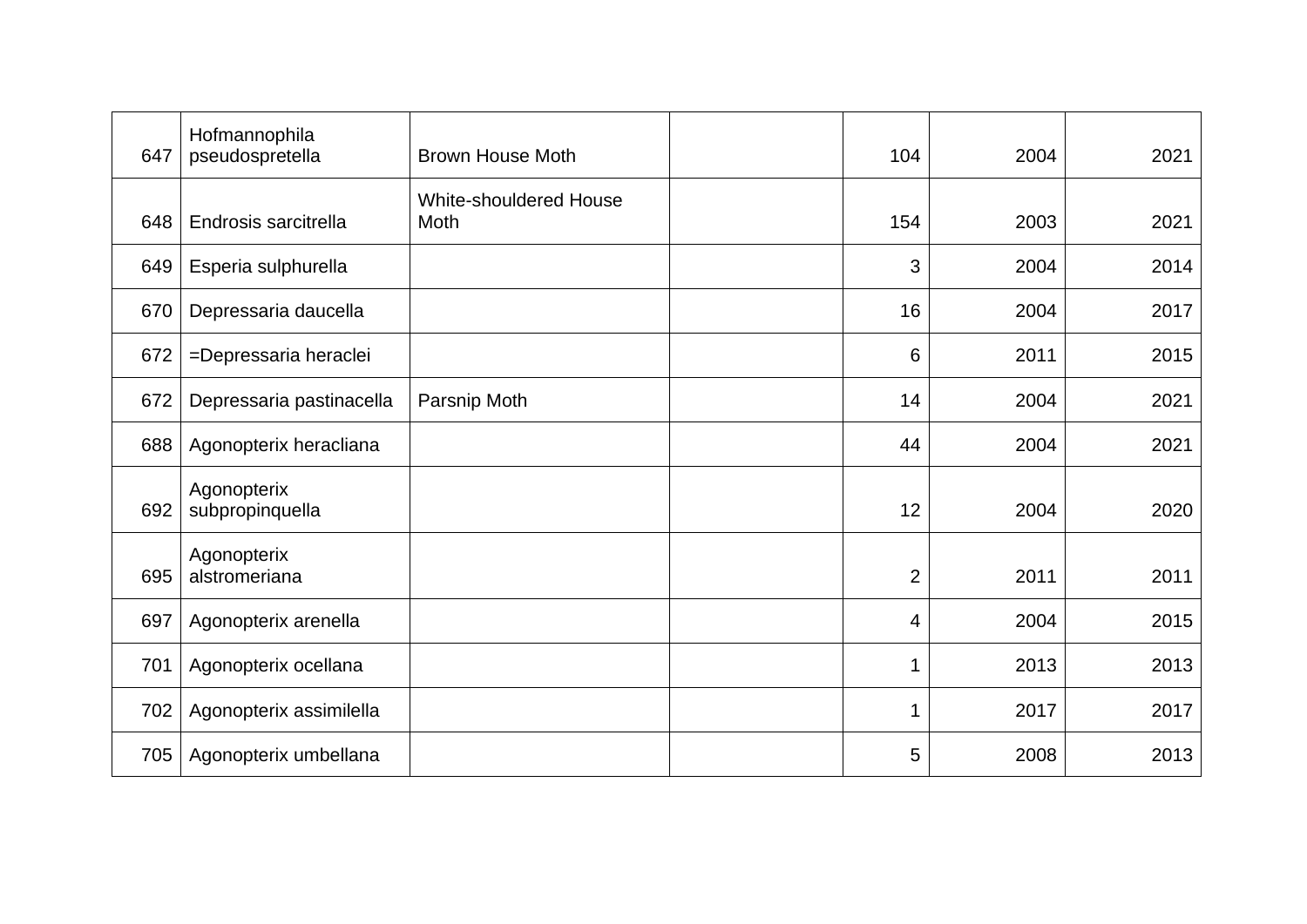| 706   | Agonopterix nervosa     |           | 13  | 2004 | 2014 |
|-------|-------------------------|-----------|-----|------|------|
| 713   | Agonopterix angelicella |           |     | 2021 | 2021 |
| 714   | Agonopterix yeatiana    |           | 10  | 2010 | 2021 |
| 735   | Monochroa tenebrella    |           |     | 2013 | 2013 |
| 746   | Chrysoesthia drurella   |           | 1   | 2011 | 2011 |
| 792   | Mirificarma mulinella   |           |     | 2011 | 2011 |
| 844   | Syncopacma larseniella  | <b>Nb</b> |     | 2005 | 2005 |
| 856   | Anarsia spartiella      |           |     | 2019 | 2019 |
| 0871a | Oegoconia caradjai      | <b>Nb</b> | 8   | 2004 | 2020 |
| 873   | Blastobasis lignea      |           | 54  | 2004 | 2021 |
| 882   | Mompha locupletella     |           | 4   | 2008 | 2016 |
| 889   | Mompha divisella        | Na        | 3   | 2013 | 2020 |
| 936   | Cochylimorpha straminea |           | 6   | 2011 | 2020 |
| 937   | Agapeta hamana          |           | 187 | 2003 | 2021 |
| 938   | Agapeta zoegana         |           | 43  | 2003 | 2021 |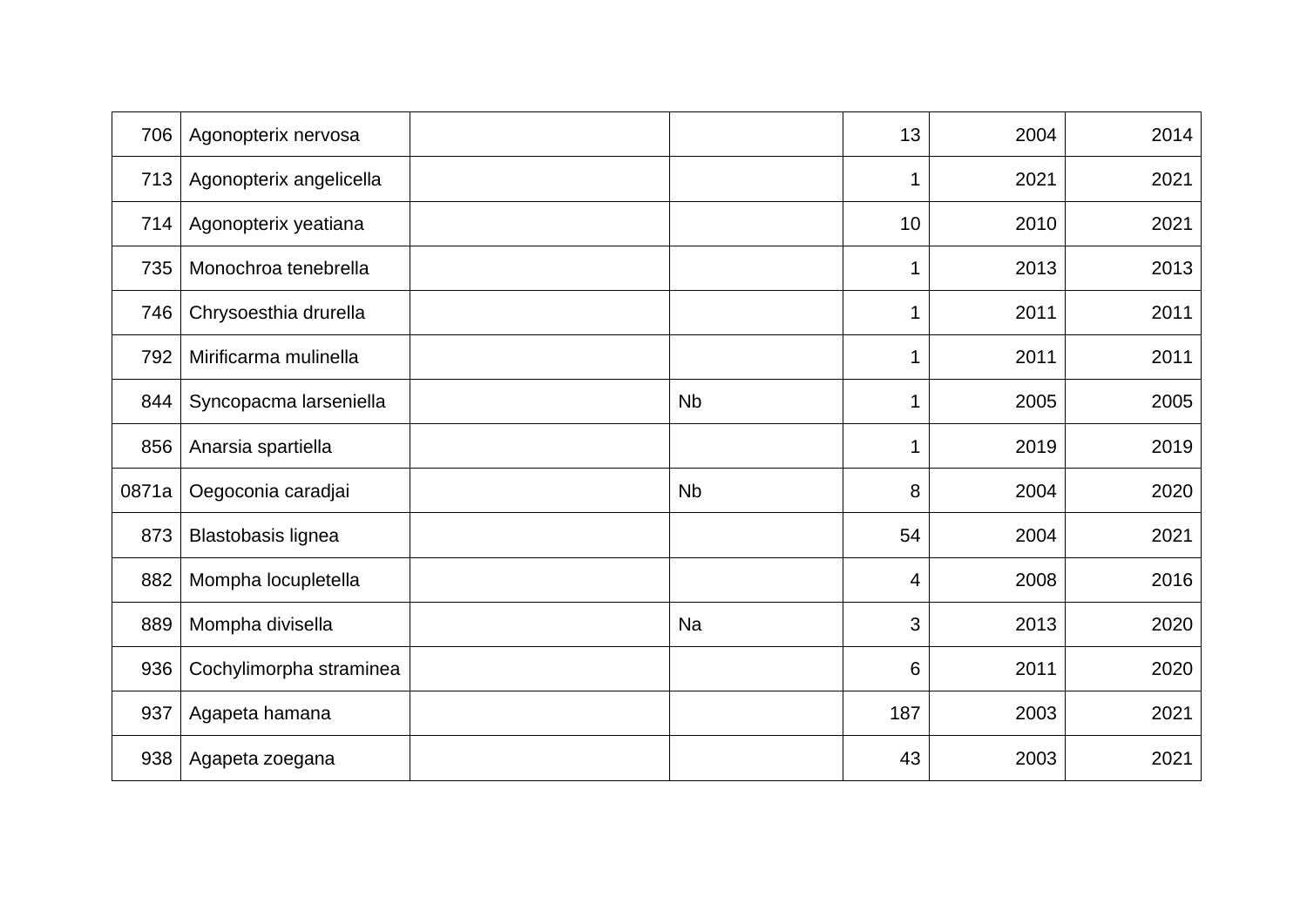| 945  | Aethes cnicana                    |                                     |           | 14             | 2005 | 2020 |
|------|-----------------------------------|-------------------------------------|-----------|----------------|------|------|
| 947  | Aethes smeathmanniana             |                                     |           | 4              | 2010 | 2016 |
| 954  | Eupoecilia angustana              |                                     |           | 9              | 2004 | 2021 |
| 954  | Eupoecilia angustana<br>angustana |                                     |           | $\overline{2}$ | 2009 | 2011 |
| 966  | Cochylis atricapitana             |                                     |           |                | 2013 | 2013 |
| 967  | Cochylis pallidana                |                                     | <b>Nb</b> |                | 2013 | 2013 |
| 969  | Pandemis corylana                 | <b>Chequered Fruit-tree Tortrix</b> |           |                | 2012 | 2012 |
| 970  | Pandemis cerasana                 | <b>Barred Fruit-tree Tortrix</b>    |           |                | 2005 | 2017 |
| 972  | Pandemis heparana                 | <b>Dark Fruit-tree Tortrix</b>      |           | 27             | 2008 | 2021 |
| 977  | Archips podana                    | Large Fruit-tree Tortrix            |           | 41             | 2005 | 2021 |
| 981  | Archips rosana                    | <b>Rose Tortrix</b>                 |           |                | 2018 | 2018 |
| 994  | Clepsis consimilana               |                                     |           | 5              | 2011 | 2020 |
| 998  | Epiphyas postvittana              | Light Brown Apple Moth              |           | 207            | 2004 | 2021 |
| 1002 | Lozotaenia forsterana             |                                     |           | 17             | 2005 | 2021 |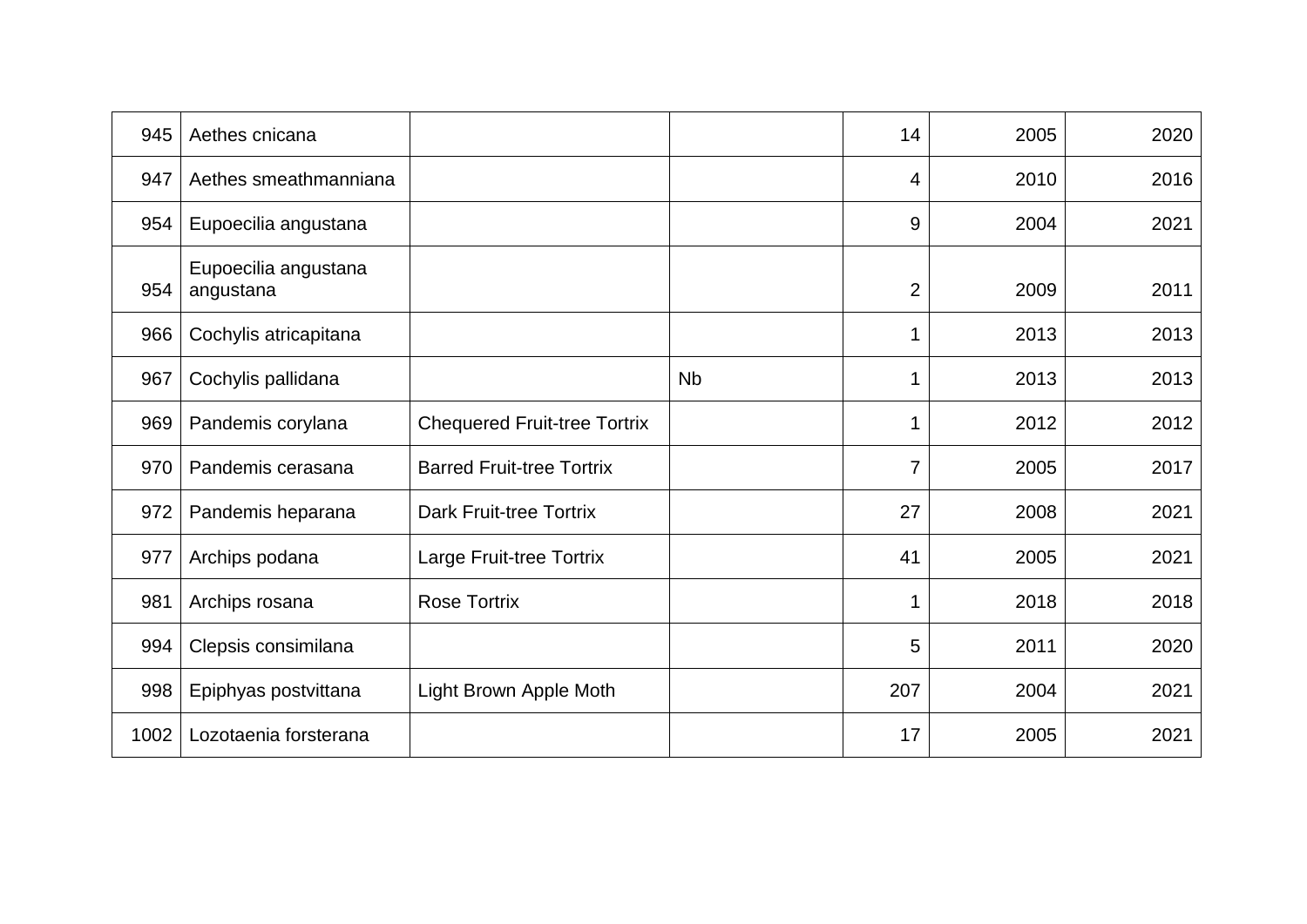| 1011 | Pseudargyrotoza<br>conwagana |                            | 5  | 2011 | 2019 |
|------|------------------------------|----------------------------|----|------|------|
| 1020 | Cnephasia stephensiana       | <b>Grey Tortrix</b>        | 52 | 2005 | 2021 |
| 1024 | Cnephasia incertana          | <b>Light Grey Tortrix</b>  | 1  | 2013 | 2013 |
| 1037 | Acleris holmiana             |                            | 5  | 2011 | 2013 |
| 1038 | Acleris laterana             |                            | 9  | 2004 | 2019 |
| 1041 | Acleris sparsana             |                            | 3  | 2013 | 2014 |
| 1042 | Acleris rhombana             | <b>Rhomboid Tortrix</b>    | 6  | 2004 | 2021 |
| 1043 | Acleris aspersana            |                            | 1  | 2017 | 2017 |
| 1047 | Acleris schalleriana         |                            | 1  | 2014 | 2014 |
| 1048 | Acleris variegana            | <b>Garden Rose Tortrix</b> | 25 | 2004 | 2021 |
| 1054 | Acleris cristana             |                            | 1  | 2011 | 2011 |
| 1055 | Acleris hyemana              |                            | 1  | 2012 | 2012 |
| 1067 | Celypha cespitana            |                            |    | 2016 | 2016 |
| 1076 | Celypha lacunana             |                            | 62 | 2004 | 2020 |
| 1082 | Hedya pruniana               | <b>Plum Tortrix</b>        | 11 | 2008 | 2021 |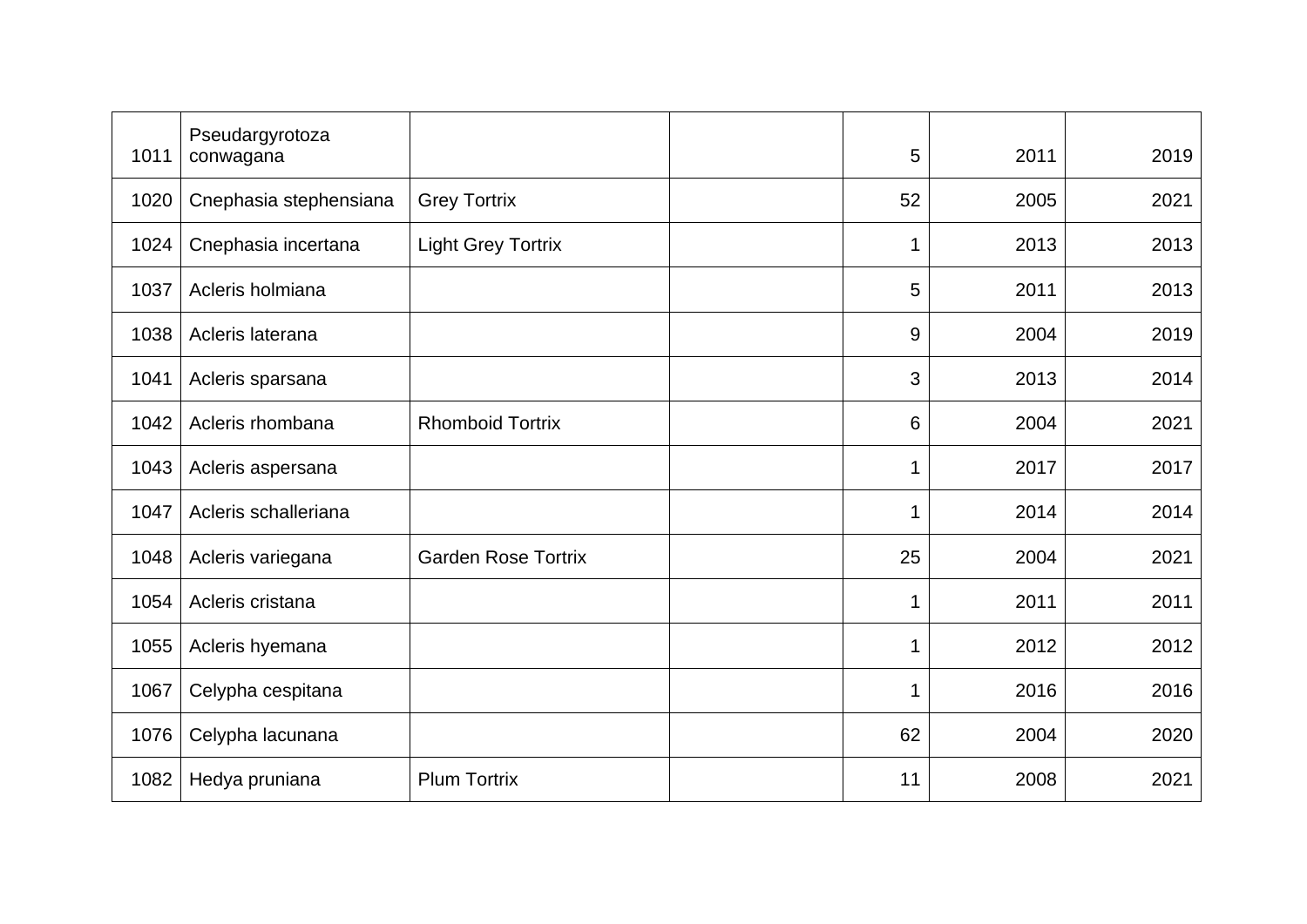| 1083 | Hedya nubiferana      | <b>Marbled Orchard Tortrix</b> | 3              | 2011 | 2011 |
|------|-----------------------|--------------------------------|----------------|------|------|
| 1086 | Hedya salicella       |                                | $\overline{2}$ | 2011 | 2011 |
| 1087 | Orthotaenia undulana  |                                | 1              | 2004 | 2004 |
| 1110 | Bactra furfurana      |                                | 1              | 2013 | 2013 |
| 1111 | Bactra lancealana     |                                | 7              | 2005 | 2017 |
| 1136 | Epinotia immundana    |                                | 2              | 2004 | 2014 |
| 1138 | Epinotia nisella      |                                | 1              | 2011 | 2011 |
| 1147 | Epinotia cruciana     | <b>Willow Tortrix</b>          | 1              | 2011 | 2011 |
| 1159 | Rhopobota naevana     | <b>Holly Tortrix</b>           |                | 2013 | 2013 |
| 1169 | Gypsonoma dealbana    |                                | 3              | 2013 | 2019 |
| 1174 | Epiblema cynosbatella |                                | $\overline{2}$ | 2006 | 2011 |
| 1175 | Epiblema uddmanniana  | <b>Bramble Shoot Moth</b>      | 104            | 2003 | 2021 |
| 1177 | Epiblema rosaecolana  |                                |                | 2011 | 2011 |
| 1184 | Epiblema scutulana    |                                | 16             | 2004 | 2020 |
| 1200 | Eucosma hohenwartiana |                                |                | 2015 | 2015 |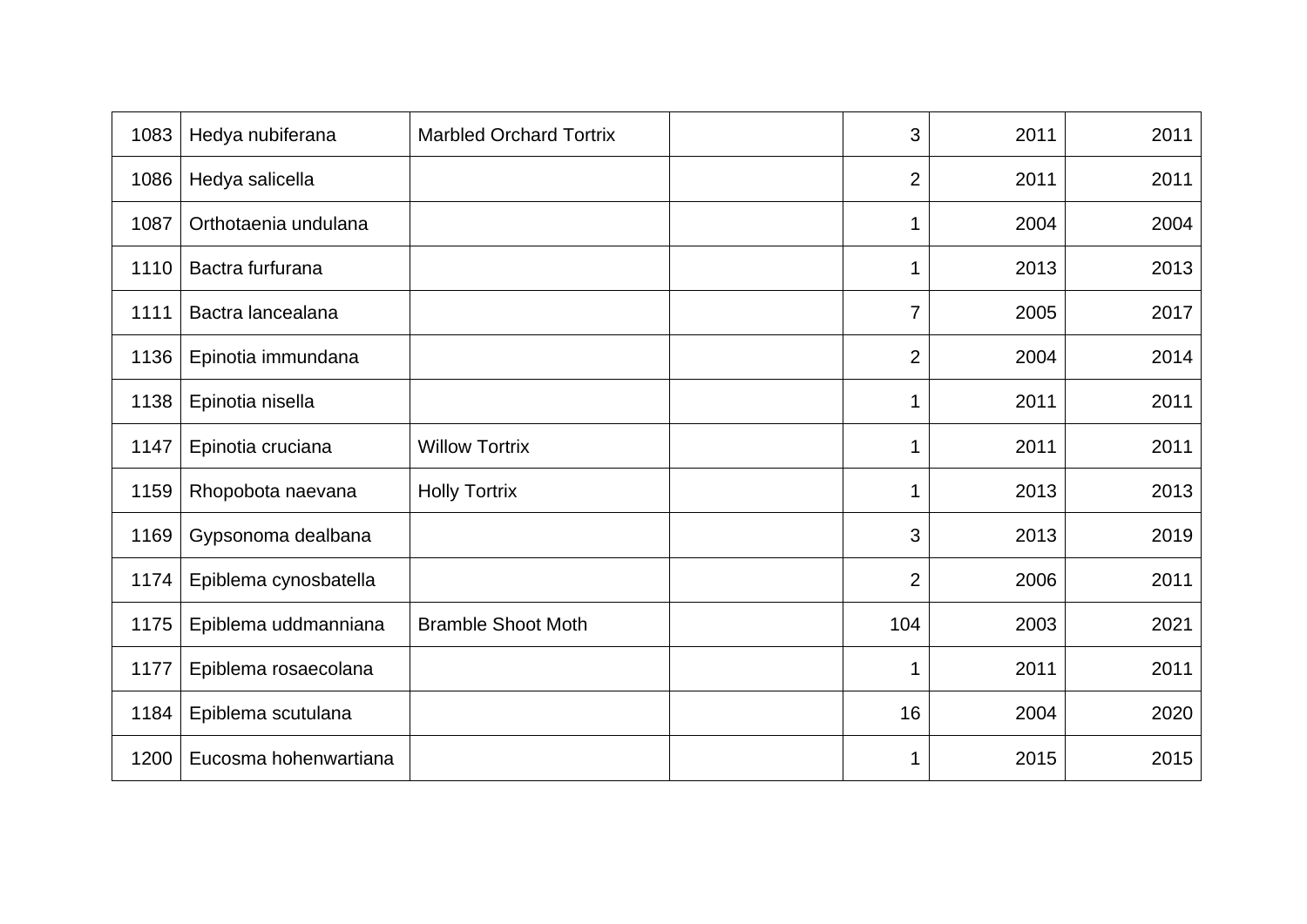| 1201 | Eucosma cana           |                          |         | 5              | 2011 | 2020 |
|------|------------------------|--------------------------|---------|----------------|------|------|
| 1207 | Clavigesta purdeyi     | Pine Leaf-mining Moth    |         | $\overline{2}$ | 2019 | 2019 |
| 1233 | =Pammene aurantiana    |                          |         | 1              | 2005 | 2005 |
| 1245 | Grapholita janthinana  |                          |         | 1              | 2020 | 2020 |
| 1255 | Cydia succedana        |                          |         | 5              | 2004 | 2013 |
| 1257 | Cydia nigricana        | Pea Moth                 |         |                | 2004 | 2004 |
| 1260 | Cydia splendana        |                          |         | $\overline{2}$ | 2013 | 2014 |
| 1272 | Pammene aurana         |                          |         |                | 2011 | 2011 |
| 1288 | Alucita hexadactyla    | <b>Twenty-plume Moth</b> | Common  | 10             | 2005 | 2021 |
| 1289 | Euchromius ocellea     |                          | Migrant |                | 2019 | 2019 |
| 1293 | Chrysoteuchia culmella | Garden Grass-veneer      | Common  | 97             | 2004 | 2021 |
| 1302 | Crambus perlella       |                          | Common  | 23             | 2010 | 2021 |
| 1303 | Agriphila selasella    |                          | Local   | 6              | 2004 | 2021 |
| 1304 | Agriphila straminella  |                          | Common  | 30             | 2004 | 2021 |
| 1305 | Agriphila tristella    |                          | Common  | 91             | 2003 | 2021 |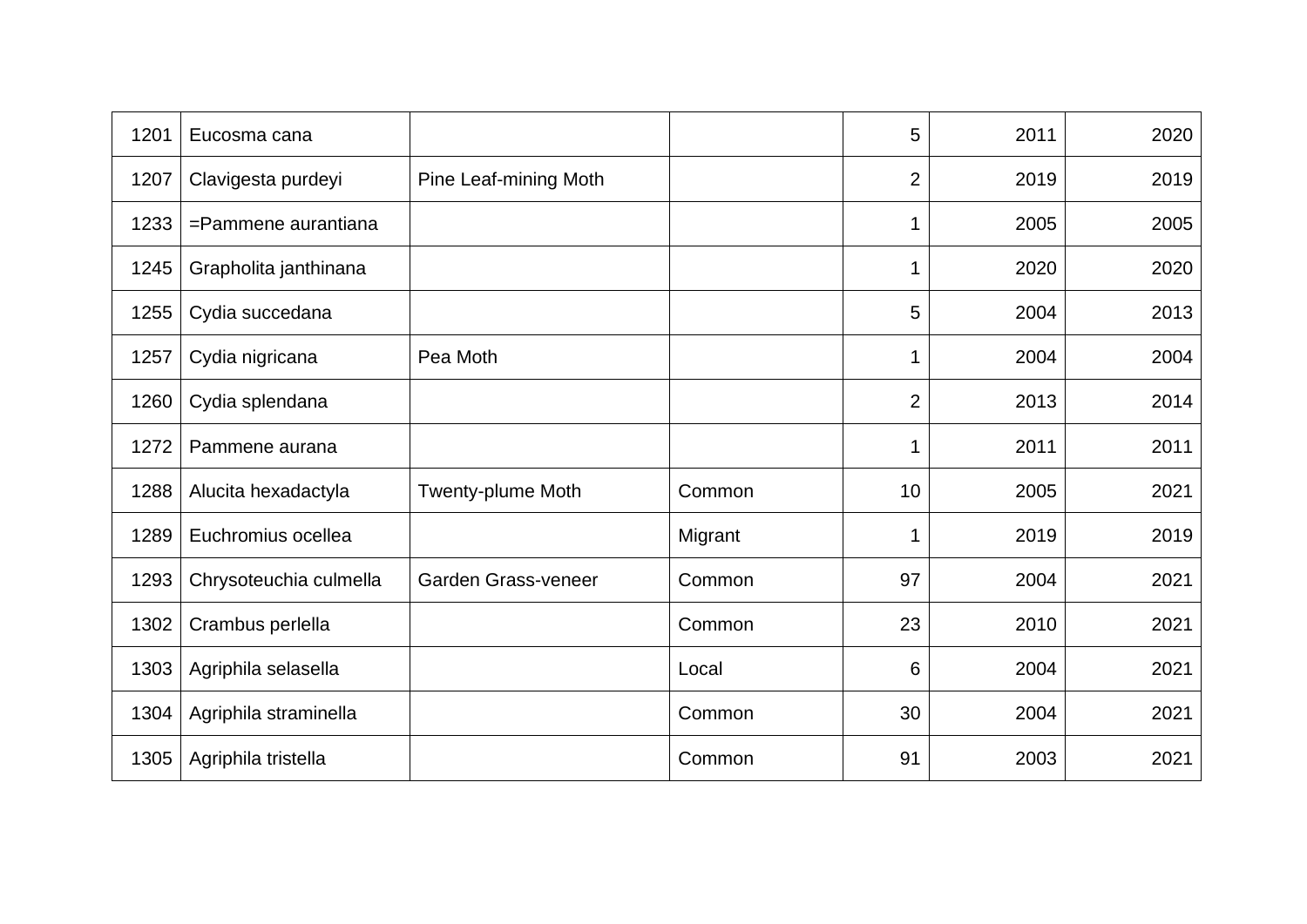| 1307 | Agriphila latistria   |                         | Local     | 8              | 2003 | 2021 |
|------|-----------------------|-------------------------|-----------|----------------|------|------|
| 1309 | Agriphila geniculea   |                         | Common    | 1              | 2015 | 2015 |
| 1333 | Scoparia pyralella    |                         | Common    | $\overline{2}$ | 2008 | 2014 |
| 1334 | Scoparia ambigualis   |                         | Common    | 6              | 2010 | 2020 |
| 1336 | Eudonia pallida       |                         | Local     | $\overline{2}$ | 2011 | 2020 |
| 1338 | Dipleurina lacustrata |                         | Common    | 1              | 2006 | 2006 |
| 1342 | Eudonia angustea      |                         | Common    | 112            | 2004 | 2021 |
| 1343 | Eudonia delunella     |                         | <b>Nb</b> | 14             | 2005 | 2021 |
| 1344 | Eudonia mercurella    |                         | Common    | 47             | 2004 | 2021 |
| 1345 | =Nymphula nymphaeata  | <b>Brown China-mark</b> | Common    | 1              | 2011 | 2011 |
| 1345 | Elophila nymphaeata   | <b>Brown China-mark</b> | Common    | 124            | 2003 | 2021 |
| 1356 | Evergestis forficalis | <b>Garden Pebble</b>    | Common    | 11             | 2003 | 2007 |
| 1357 | Evergestis extimalis  |                         | <b>Nb</b> | 1              | 2012 | 2012 |
| 1361 | Pyrausta aurata       |                         | Local     | 1              | 2005 | 2005 |
| 1362 | Pyrausta purpuralis   |                         | Common    | 1              | 2018 | 2018 |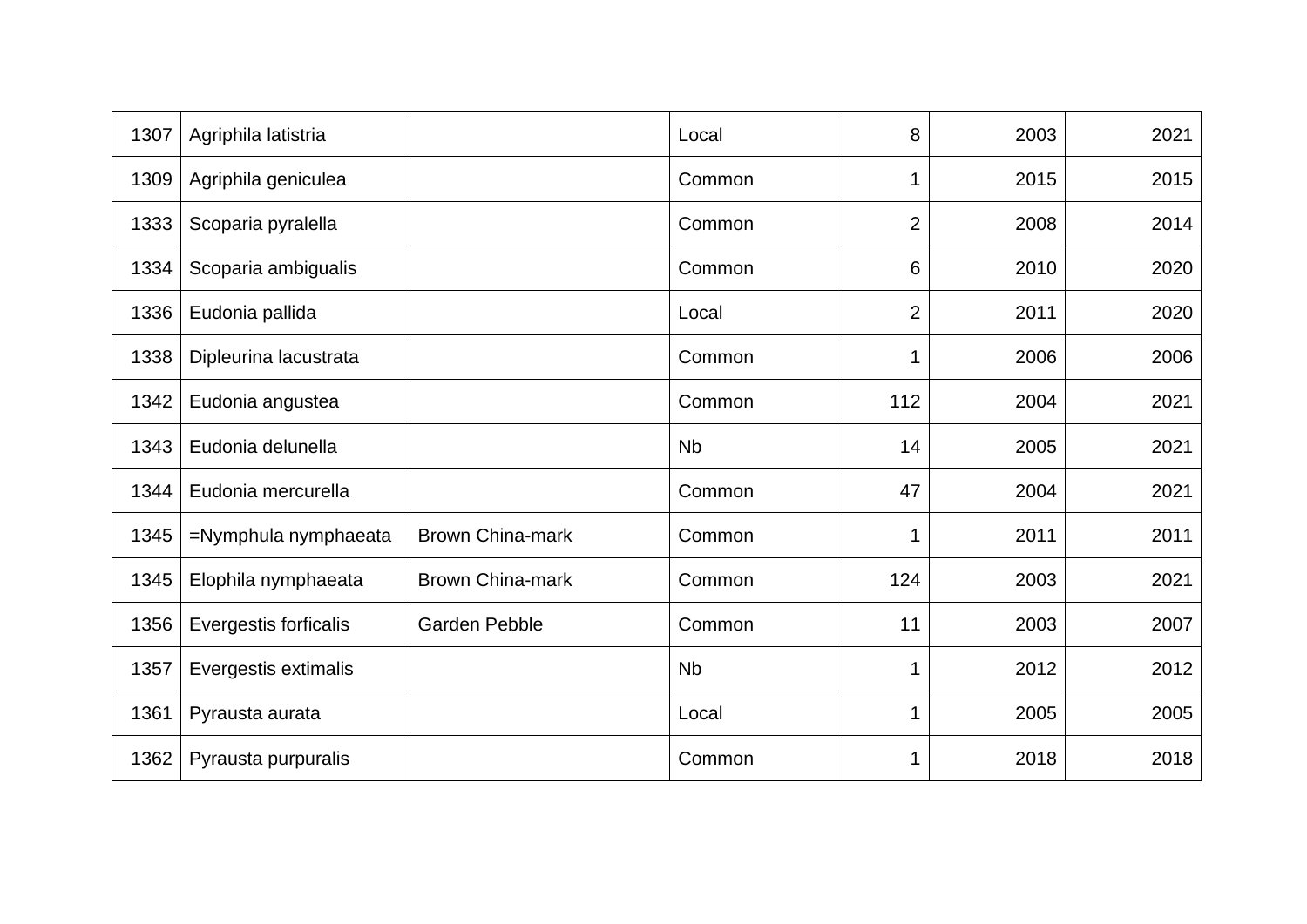| 1365 | Pyrausta despicata      |                        | Local     | 22             | 2006 | 2020 |
|------|-------------------------|------------------------|-----------|----------------|------|------|
| 1367 | Pyrausta cingulata      |                        | Local     | 1              | 2011 | 2011 |
| 1368 | Loxostege sticticalis   |                        | Migrant   | 1              | 2019 | 2019 |
| 1369 | Uresiphita polygonalis  |                        | Migrant   | $\overline{2}$ | 2011 | 2011 |
| 1375 | Ostrinia nubilalis      | European Corn Borer    | Local     | 10             | 2003 | 2019 |
| 1376 | Eurrhypara hortulata    | Small Magpie           | Common    | 239            | 2003 | 2021 |
| 1377 | Perinephela lancealis   |                        | Common    | $\overline{2}$ | 2019 | 2019 |
| 1378 | =Eurrhypara coronata    |                        | Common    | 11             | 2004 | 2020 |
| 1378 | Phlyctaenia coronata    |                        | Common    | 3              | 2012 | 2017 |
| 1385 | Ebulea crocealis        |                        | Common    | 18             | 2003 | 2021 |
| 1386 | Opsibotys fuscalis      |                        | Common    | 1              | 2013 | 2013 |
| 1392 | Udea olivalis           |                        | Common    | 62             | 2004 | 2021 |
| 1395 | Udea ferrugalis         | <b>Rusty-dot Pearl</b> | Migrant   | 450            | 2003 | 2021 |
| 1398 | Nomophila noctuella     | <b>Rush Veneer</b>     | Migrant   | 369            | 2003 | 2021 |
| 1399 | Dolicharthria punctalis |                        | <b>Nb</b> | 1              | 2013 | 2013 |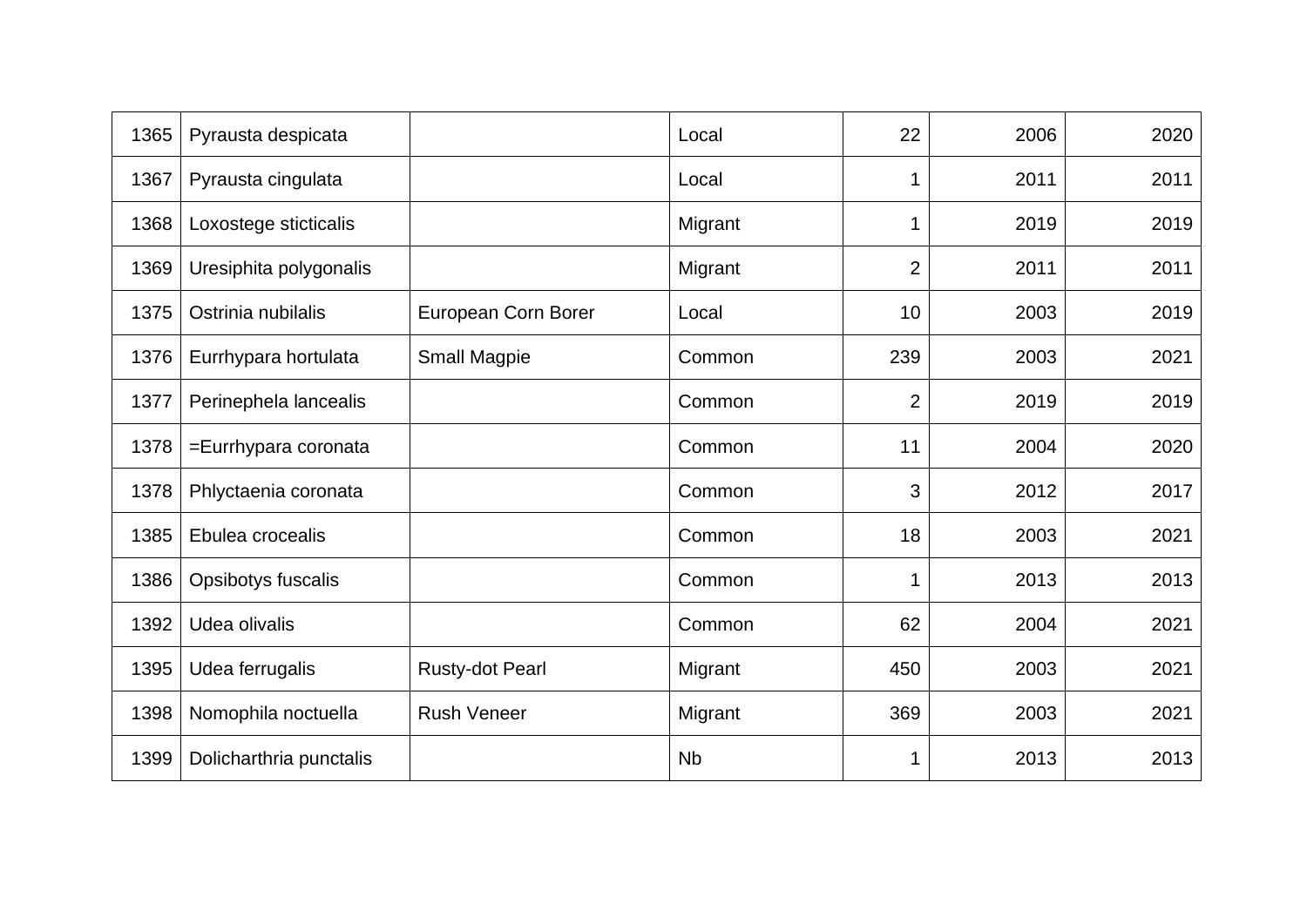| 1400 | Antigastra catalaunalis  |                      | Vagrant/Accidental | 1              | 2006 | 2006 |
|------|--------------------------|----------------------|--------------------|----------------|------|------|
| 1403 | Diasemiopsis ramburialis |                      | Migrant            | $\overline{2}$ | 2003 | 2011 |
| 1404 | Hymenia recurvalis       |                      | Migrant            | $\overline{2}$ | 2014 | 2019 |
| 1405 | Pleuroptya ruralis       | Mother of Pearl      | Common             | 115            | 2003 | 2021 |
| 1408 | Palpita vitrealis        |                      | Migrant            | 9              | 2003 | 2016 |
| 1413 | Hypsopygia costalis      | <b>Gold Triangle</b> | Common             | 1              | 2011 | 2011 |
| 1417 | Pyralis farinalis        | <b>Meal Moth</b>     | Common             | 37             | 2003 | 2009 |
| 1424 | Endotricha flammealis    |                      | Common             | 1              | 2013 | 2013 |
| 1425 | Galleria mellonella      | <b>Wax Moth</b>      | Local              | 6              | 2005 | 2021 |
| 1426 | Achroia grisella         | Lesser Wax Moth      | Common             | 3              | 2005 | 2020 |
| 1428 | Aphomia sociella         | <b>Bee Moth</b>      | Common             | 33             | 2004 | 2021 |
| 1439 | =Numonia advenella       |                      | Common             | 11             | 2010 | 2020 |
| 1439 | Trachycera advenella     |                      | Common             | 29             | 2004 | 2021 |
| 1442 | Pempelia palumbella      |                      | Common             | 1              | 2013 | 2013 |
| 1451 | Pyla fusca               |                      | Common             | $\overline{2}$ | 2014 | 2014 |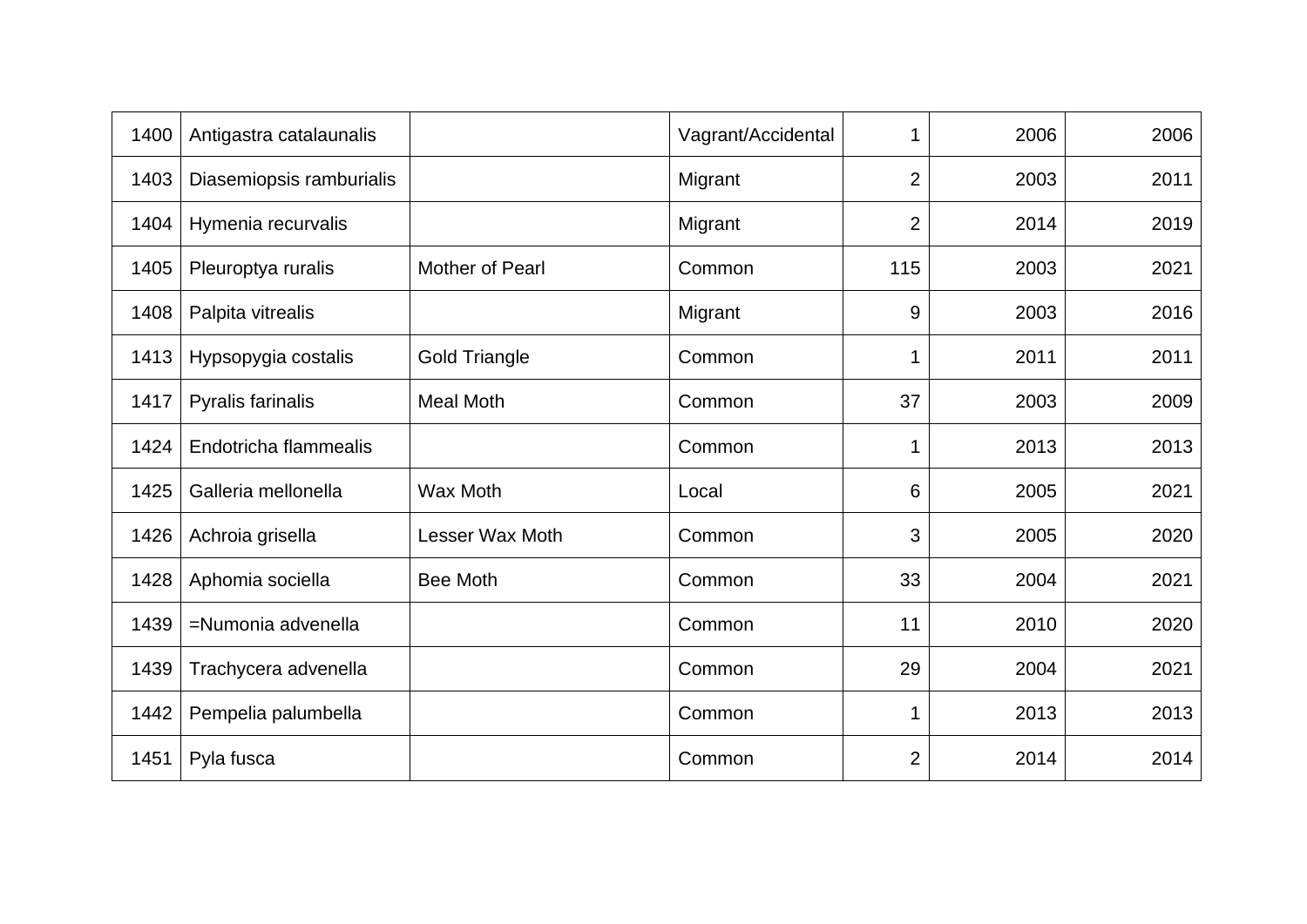| 1454 | Dioryctria abietella          |                         | Naturalised, alien<br>host | 1              | 2019 | 2019 |
|------|-------------------------------|-------------------------|----------------------------|----------------|------|------|
| 1458 | Myelois circumvoluta          | <b>Thistle Ermine</b>   | Local                      | 30             | 2005 | 2021 |
| 1462 | Pempeliella dilutella         |                         | Local                      | $\overline{2}$ | 2013 | 2013 |
| 1481 | Homoeosoma sinuella           |                         | Common                     | $\overline{2}$ | 2019 | 2021 |
| 1497 | Amblyptilia<br>acanthadactyla |                         |                            | 10             | 2009 | 2019 |
| 1498 | Amblyptilia punctidactyla     |                         |                            | $\overline{2}$ | 2009 | 2011 |
| 1500 | Platyptilia calodactyla       |                         | pRDB3                      |                | 2013 | 2013 |
| 1501 | Platyptilia gonodactyla       |                         |                            | 3              | 2004 | 2004 |
| 1502 | Platyptilia isodactylus       |                         |                            | 3              | 2011 | 2014 |
| 1513 | Pterophorus<br>pentadactyla   | <b>White Plume Moth</b> |                            | 9              | 2004 | 2020 |
| 1524 | Emmelina monodactyla          |                         |                            | 37             | 2004 | 2021 |
| 1631 | Poecilocampa populi           | December Moth           | Common                     | 46             | 2004 | 2021 |
| 1634 | Malacosoma neustria           | Lackey                  | Common                     | 216            | 2003 | 2021 |
| 1636 | Lasiocampa trifolii trifolii  | Grass Eggar             | Na                         | 14             | 2003 | 2020 |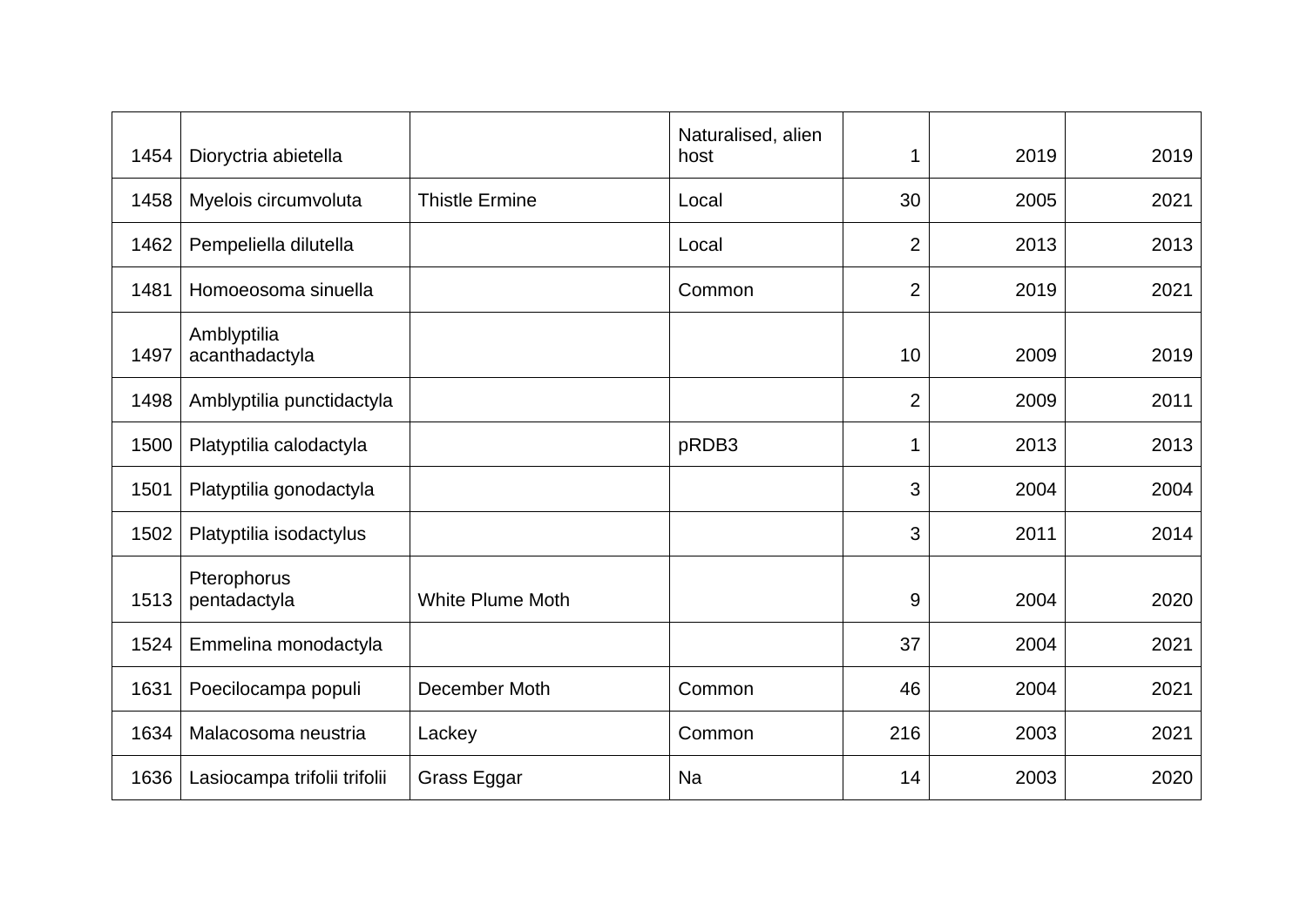| 1637 | Lasiocampa quercus                     | Oak Eggar                | Common | 27             | 2003 | 2018 |
|------|----------------------------------------|--------------------------|--------|----------------|------|------|
| 1638 | Macrothylacia rubi                     | Fox Moth                 | Common | 3              | 2007 | 2012 |
| 1640 | Euthrix potatoria                      | <b>Drinker</b>           | Common | 326            | 2003 | 2021 |
| 1643 | Saturnia pavonia                       | Emperor                  | Common | 3              | 2005 | 2010 |
| 1645 | Falcaria lacertinaria                  | Scalloped Hook-tip       | Common |                | 2011 | 2011 |
| 1651 | Cilix glaucata                         | <b>Chinese Character</b> | Common | 232            | 2003 | 2021 |
| 1652 | Thyatira batis                         | Peach Blossom            | Common | 181            | 2003 | 2021 |
| 1653 | Habrosyne pyritoides                   | <b>Buff Arches</b>       | Common | 85             | 2003 | 2021 |
| 1654 | Tethea ocularis<br>octogesimea         | Figure of Eighty         | Common |                | 2017 | 2017 |
| 1663 | Alsophila aescularia                   | <b>March Moth</b>        | Common | 86             | 2003 | 2021 |
| 1665 | Pseudoterpna pruinata<br>atropunctaria | <b>Grass Emerald</b>     | Common | 38             | 2003 | 2021 |
| 1669 | Hemithea aestivaria                    | <b>Common Emerald</b>    | Common | 117            | 2003 | 2021 |
| 1674 | Jodis lactearia                        | <b>Little Emerald</b>    | Common |                | 2016 | 2016 |
| 1680 | Cyclophora punctaria                   | Maiden's Blush           | Local  | $\overline{2}$ | 2007 | 2009 |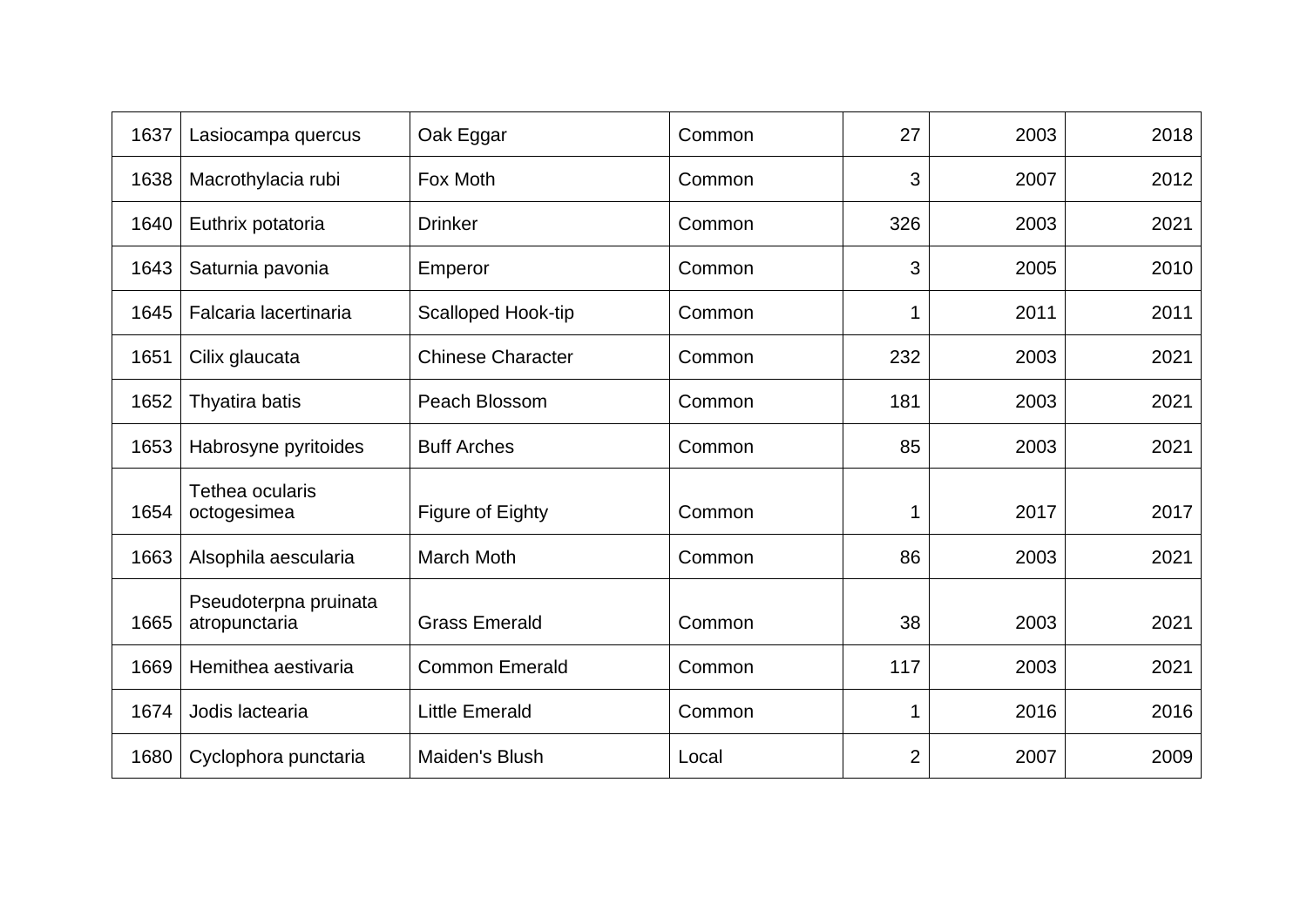| 1681 | Cyclophora linearia     | <b>Clay Triple-lines</b>     | Local            |     | 2018 | 2018 |
|------|-------------------------|------------------------------|------------------|-----|------|------|
| 1682 | Timandra comai          | Blood-vein                   | Common           | 73  | 2003 | 2021 |
| 1689 | Scopula marginepunctata | <b>Mullein Wave</b>          | Local            | 135 | 2003 | 2021 |
| 1690 | Scopula imitaria        | <b>Small Blood-vein</b>      | Common           | 11  | 2004 | 2021 |
| 1693 | Scopula floslactata     | <b>Cream Wave</b>            | Local            |     | 2005 | 2005 |
| 1702 | Idaea biselata          | <b>Small Fan-footed Wave</b> | Common           | 226 | 2003 | 2021 |
| 1704 | Idaea dilutaria         | <b>Silky Wave</b>            | RDB <sub>2</sub> |     | 2017 | 2017 |
| 1708 | Idaea dimidiata         | Single-dotted Wave           | Common           | 217 | 2003 | 2021 |
| 1709 | Idaea subsericeata      | <b>Satin Wave</b>            | Common           | 25  | 2004 | 2021 |
| 1713 | Idaea aversata          | <b>Riband Wave</b>           | Common           | 197 | 2003 | 2021 |
| 1714 | Idaea degeneraria       | <b>Portland Ribbon Wave</b>  | RDB <sub>3</sub> |     | 2005 | 2005 |
| 1716 | Rhodometra sacraria     | Vestal                       | Migrant          | 124 | 2003 | 2021 |
| 1719 | Orthonama vittata       | <b>Oblique Carpet</b>        | Local            | 6   | 2003 | 2017 |
| 1720 | Orthonama obstipata     | Gem                          | Migrant          | 31  | 2006 | 2021 |
| 1722 | Xanthorhoe designata    | <b>Flame Carpet</b>          | Common           | 41  | 2003 | 2021 |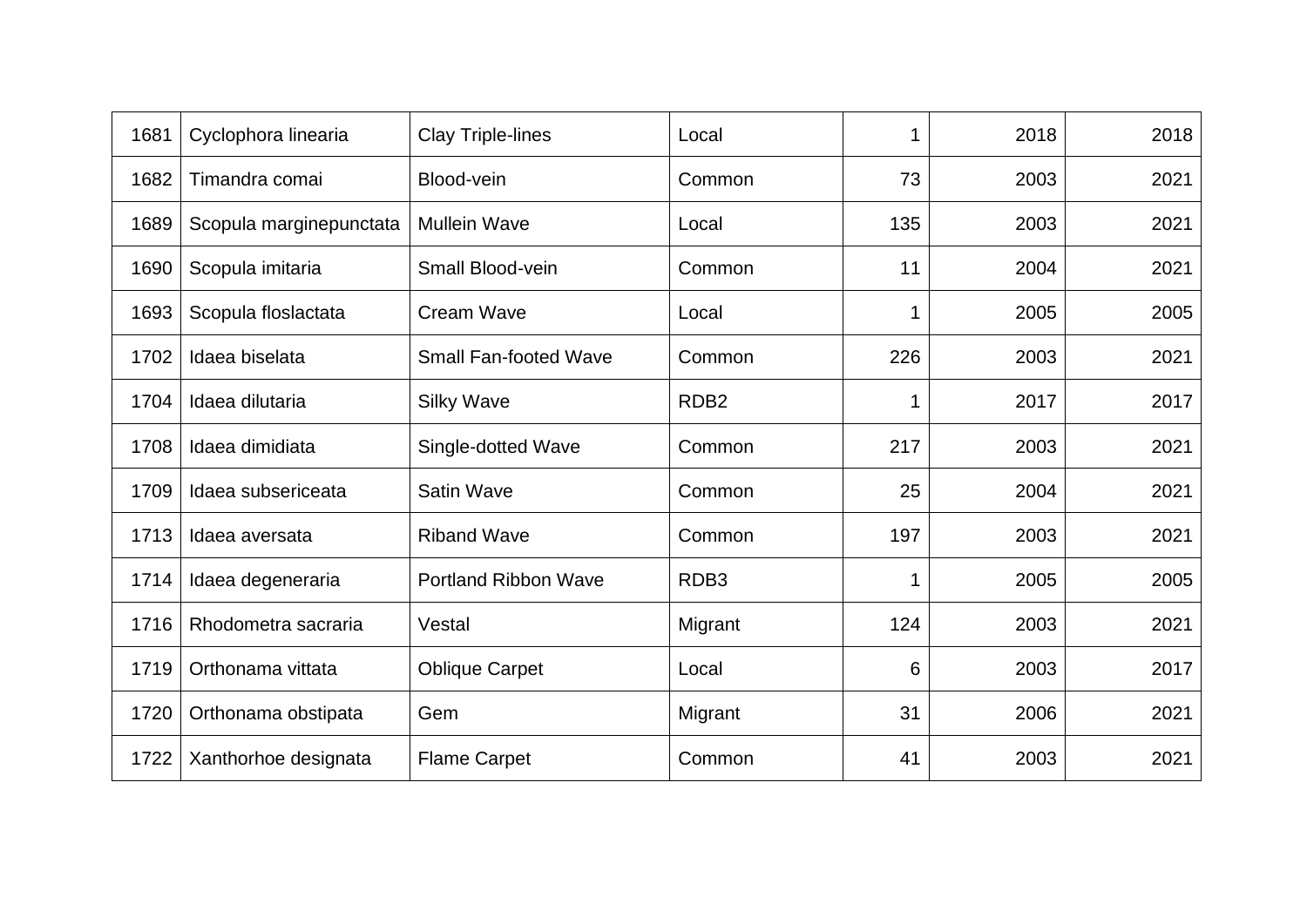| 1724 | Xanthorhoe spadicearia              | <b>Red Twin-spot Carpet</b>     | Common | 309            | 2003 | 2021 |
|------|-------------------------------------|---------------------------------|--------|----------------|------|------|
| 1725 | Xanthorhoe ferrugata                | Dark-barred Twin-spot<br>Carpet | Common | 12             | 2003 | 2020 |
| 1727 | Xanthorhoe montanata                | <b>Silver-ground Carpet</b>     | Common | 139            | 2003 | 2021 |
| 1727 | Xanthorhoe montanata<br>montanata   | <b>Silver-ground Carpet</b>     | Common | 82             | 2005 | 2018 |
| 1728 | Xanthorhoe fluctuata<br>fluctuata   | <b>Garden Carpet</b>            | Common | 211            | 2003 | 2021 |
| 1728 | Xanthorhoe fluctuata<br>thules      | <b>Garden Carpet</b>            | Common |                | 2021 | 2021 |
| 1732 | Scotopteryx<br>chenopodiata         | <b>Shaded Broad-bar</b>         | Common | 4              | 2005 | 2007 |
| 1733 | Scotopteryx mucronata               | <b>Lead Belle</b>               | Common | 31             | 2003 | 2021 |
| 1734 | Scotopteryx luridata<br>plumbaria   | <b>July Belle</b>               | Common | 9              | 2005 | 2014 |
| 1738 | Epirrhoe alternata                  | <b>Common Carpet</b>            | Common | 248            | 2003 | 2021 |
| 1739 | Epirrhoe rivata                     | <b>Wood Carpet</b>              | Local  | $\overline{2}$ | 2009 | 2013 |
| 1742 | Camptogramma bilineata<br>bilineata | <b>Yellow Shell</b>             |        |                | 2004 | 2004 |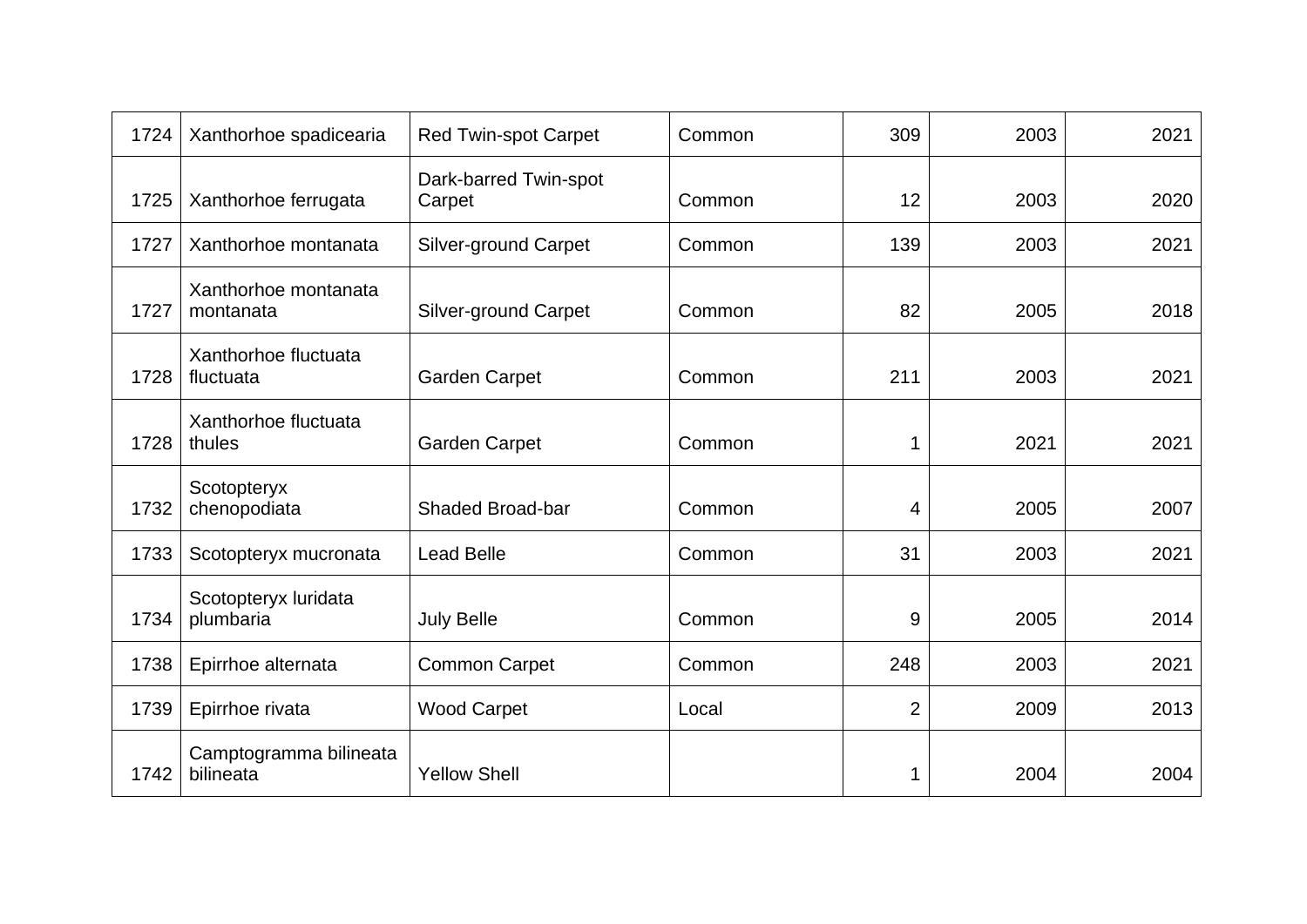| 1747 | Anticlea derivata               | <b>Streamer</b>              | Common    | $\overline{2}$ | 2009 | 2011 |
|------|---------------------------------|------------------------------|-----------|----------------|------|------|
| 1748 | Mesoleuca albicillata           | <b>Beautiful Carpet</b>      | Common    | 10             | 2003 | 2018 |
| 1750 | Lampropteryx suffumata          | <b>Water Carpet</b>          | Common    | 108            | 2004 | 2021 |
| 1751 | Lampropteryx otregiata          | Devon Carpet                 | <b>Nb</b> | 6              | 2009 | 2020 |
| 1752 | Cosmorhoe ocellata              | <b>Purple Bar</b>            | Common    | 38             | 2003 | 2020 |
| 1754 | Eulithis prunata                | Phoenix                      | Common    | $\overline{2}$ | 2003 | 2003 |
| 1755 | Eulithis testata                | Chevron                      | Common    | 21             | 2003 | 2020 |
| 1758 | Eulithis pyraliata              | <b>Barred Straw</b>          | Common    | 104            | 2003 | 2021 |
| 1759 | Ecliptopera silaceata           | <b>Small Phoenix</b>         | Common    | 202            | 2003 | 2021 |
| 1760 | Chloroclysta siterata           | <b>Red-green Carpet</b>      | Common    | 12             | 2004 | 2021 |
| 1764 | Chloroclysta truncata           | <b>Common Marbled Carpet</b> | Common    | 562            | 2003 | 2021 |
| 1766 | Plemyria rubiginata<br>plumbata | <b>Blue-bordered Carpet</b>  | Local     |                | 2013 | 2013 |
| 1768 | Thera obeliscata                | <b>Grey Pine Carpet</b>      | Common    | 241            | 2003 | 2021 |
| 1769 | Thera britannica                | <b>Spruce Carpet</b>         | Common    | 14             | 2004 | 2014 |
| 1773 | Electrophaes corylata           | <b>Broken-barred Carpet</b>  | Common    | 37             | 2004 | 2021 |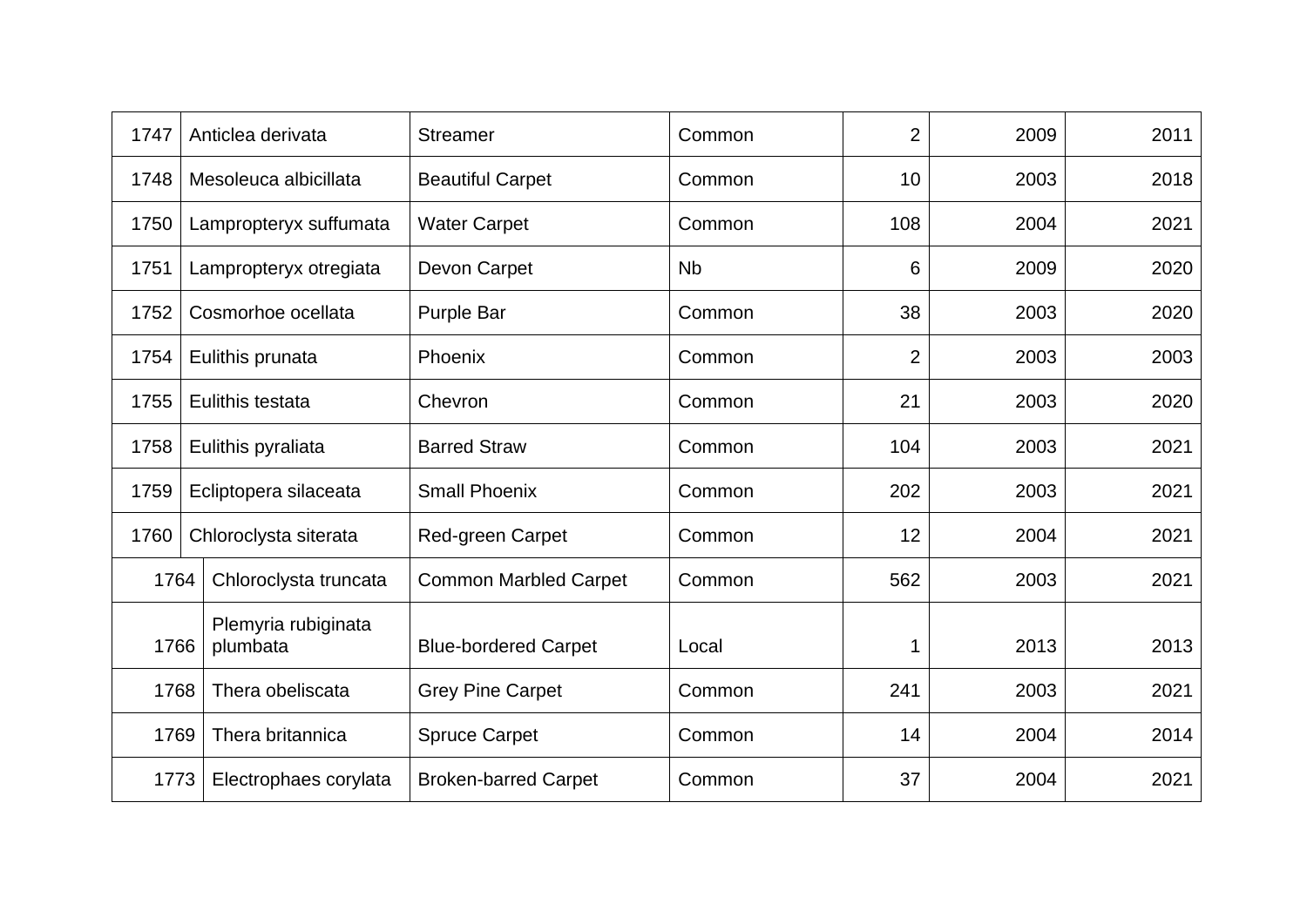| 1775  | Colostygia<br>multistrigaria | <b>Mottled Grey</b>        | Common | 3            | 2009 | 2021 |
|-------|------------------------------|----------------------------|--------|--------------|------|------|
| 1776  | Colostygia pectinataria      | <b>Green Carpet</b>        | Common | 376          | 2003 | 2021 |
| 1777  | Hydriomena furcata           | <b>July Highflyer</b>      | Common | 137          | 2003 | 2021 |
| 1778  | Hydriomena<br>impluviata     | May Highflyer              | Common | $\mathbf{1}$ | 2003 | 2003 |
| 1789  | Rheumaptera<br>undulata      | <b>Scallop Shell</b>       | Common | 25           | 2003 | 2019 |
| 1794  | Euphyia unangulata           | <b>Sharp-angled Carpet</b> | Local  |              | 2020 | 2020 |
| 1795  | Epirrita dilutata            | November Moth              | Common | 77           | 2004 | 2021 |
| 1795x | Epirrita dilutata agg.       | November Moth agg.         | Common | 15           | 2010 | 2014 |
| 1796  | Epirrita christyi            | Pale November Moth         | Common | 3            | 2003 | 2004 |
| 1797  | Epirrita autumnata           | <b>Autumnal Moth</b>       | Common |              | 2003 | 2003 |
| 1799  | Operophtera brumata          | <b>Winter Moth</b>         | Common | 87           | 2001 | 2021 |
| 1802  | Perizoma affinitata          | <b>Rivulet</b>             | Common | 227          | 2003 | 2021 |
| 1803  | Perizoma alchemillata        | <b>Small Rivulet</b>       | Common | 45           | 2004 | 2021 |
| 1804  | Perizoma bifaciata           | <b>Barred Rivulet</b>      | Local  |              | 2004 | 2004 |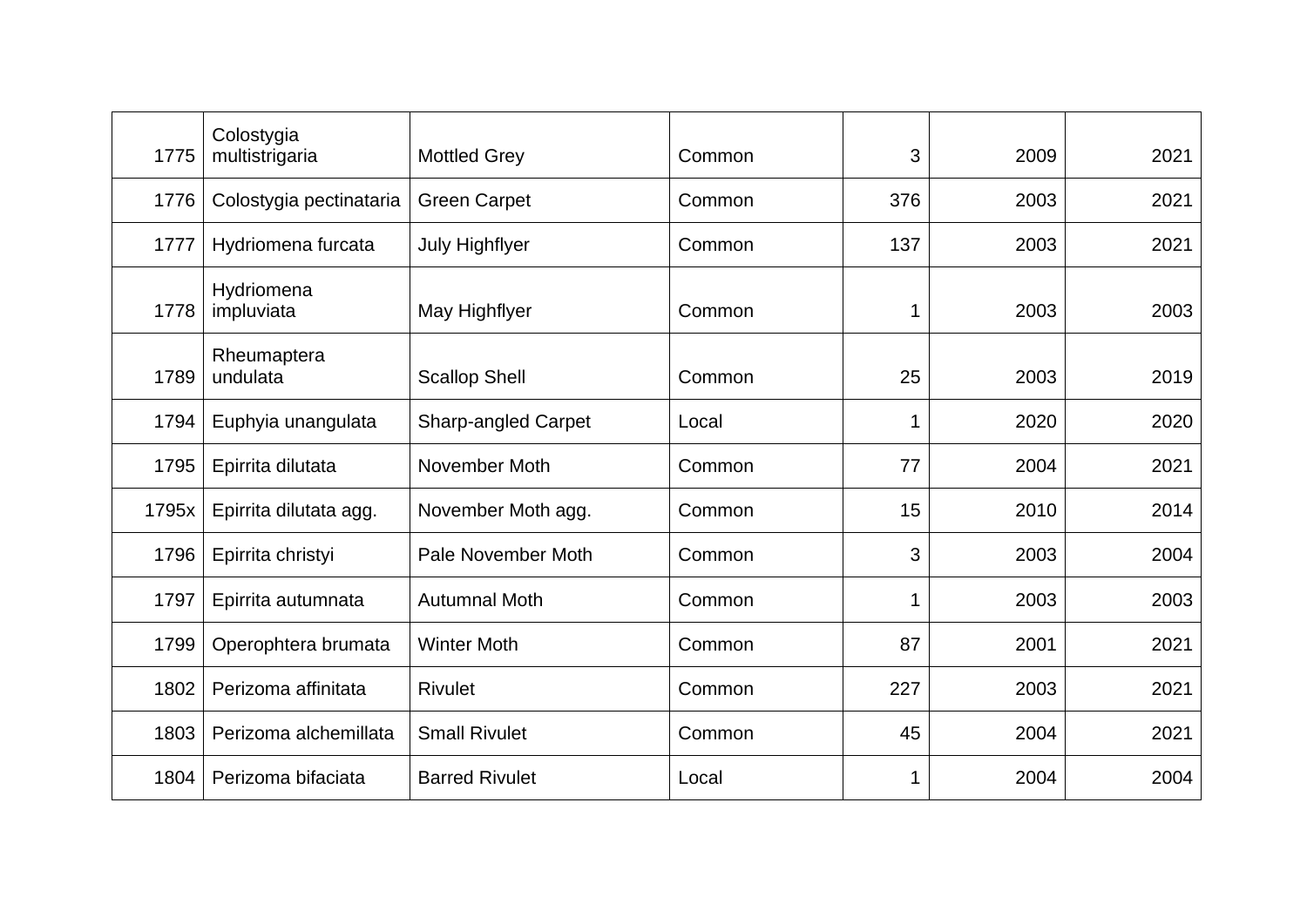| 1807 | Perizoma albulata         | <b>Grass Rivulet</b>    | Local  |     | 2021 | 2021 |
|------|---------------------------|-------------------------|--------|-----|------|------|
| 1808 | Perizoma flavofasciata    | <b>Sandy Carpet</b>     | Common | 253 | 2003 | 2021 |
| 1809 | Perizoma didymata         | <b>Twin-spot Carpet</b> | Common | 3   | 2015 | 2015 |
| 1811 | Eupithecia tenuiata       | Slender Pug             | Common |     | 2013 | 2013 |
| 1817 | Eupithecia pulchellata    | <b>Foxglove Pug</b>     | Common | 84  | 2003 | 2021 |
| 1819 | Eupithecia exiguata       | <b>Mottled Pug</b>      | Common | 7   | 2008 | 2014 |
| 1825 | Eupithecia<br>centaureata | Lime-speck Pug          | Common | 16  | 2004 | 2019 |
| 1830 | Eupithecia absinthiata    | Wormwood Pug            | Common | 5   | 2004 | 2013 |
| 1832 | Eupithecia assimilata     | <b>Currant Pug</b>      | Common | 7   | 2005 | 2016 |
| 1834 | Eupithecia vulgata        | Common Pug              | Common | 18  | 2010 | 2021 |
| 1835 | Eupithecia tripunctaria   | White-spotted Pug       | Local  |     | 2007 | 2007 |
| 1837 | Eupithecia subfuscata     | <b>Grey Pug</b>         | Common | 8   | 2004 | 2013 |
| 1838 | Eupithecia icterata       | Tawny-speckled Pug      | Common | 3   | 2006 | 2006 |
| 1846 | Eupithecia nanata         | Narrow-winged Pug       | Common | 3   | 2008 | 2017 |
| 1851 | Eupithecia virgaureata    | Golden-rod Pug          | Local  | 4   | 2004 | 2019 |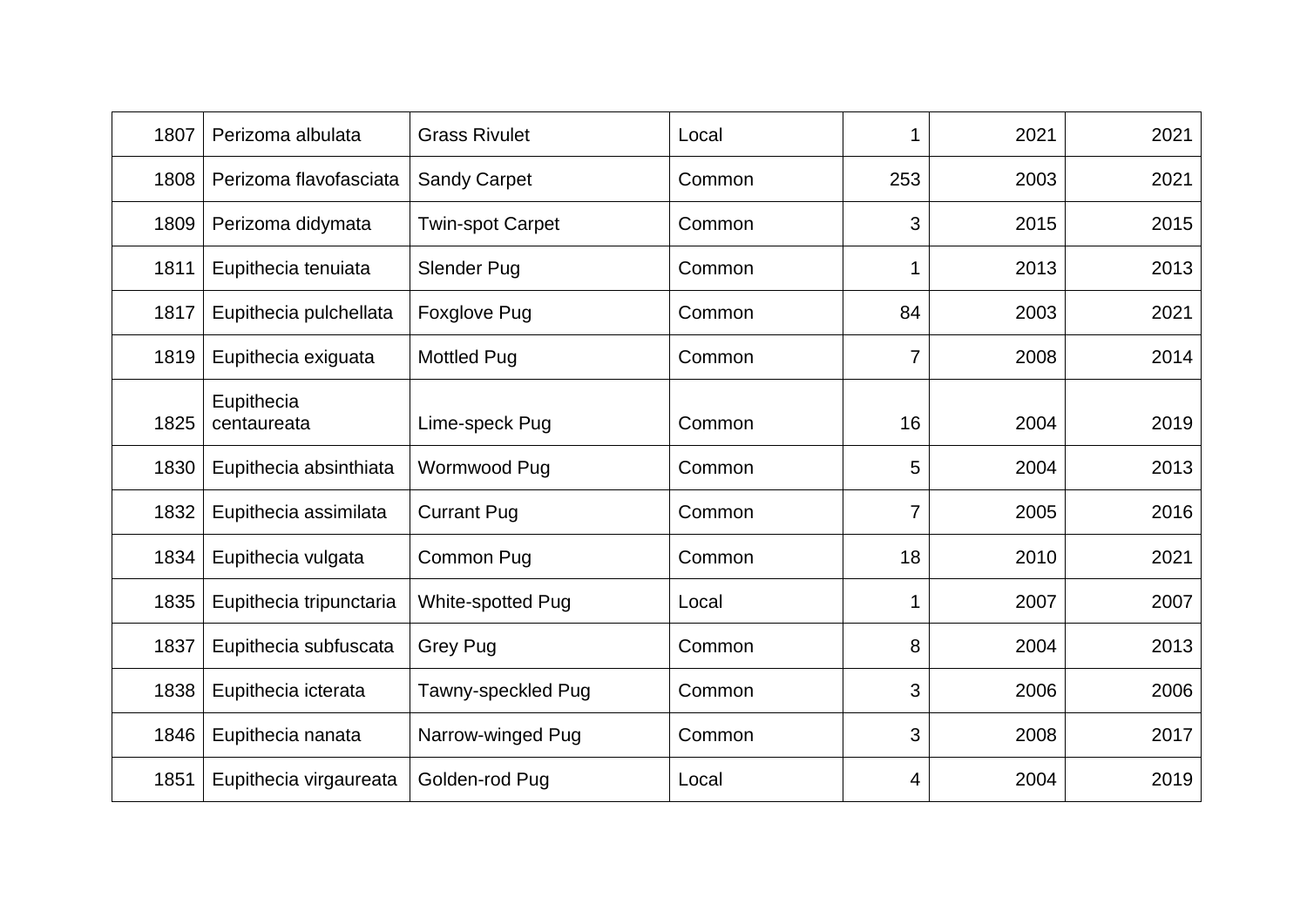| 1852 | Eupithecia abbreviata        | <b>Brindled Pug</b>          | Common | 9              | 2005 | 2018 |
|------|------------------------------|------------------------------|--------|----------------|------|------|
| 1853 | Eupithecia dodoneata         | Oak-tree Pug                 | Common | 4              | 2003 | 2019 |
| 1858 | Chloroclystis v-ata          | V-Pug                        | Common | 118            | 2003 | 2021 |
| 1860 | Pasiphila rectangulata       | Green Pug                    | Common | 70             | 2003 | 2021 |
| 1862 | Gymnoscelis<br>rufifasciata  | Double-striped Pug           | Common | 83             | 2004 | 2021 |
| 1875 | Asthena albulata             | <b>Small White Wave</b>      | Common |                | 2005 | 2005 |
| 1876 | Hydrelia flammeolaria        | <b>Small Yellow Wave</b>     | Common |                | 2016 | 2016 |
| 1879 | Lobophora halterata          | Seraphim                     | Local  | $\overline{2}$ | 2011 | 2011 |
| 1881 | Trichopteryx carpinata       | <b>Early Tooth-striped</b>   | Common | 34             | 2006 | 2019 |
| 1882 | Pterapherapteryx<br>sexalata | Small Seraphim               | Local  | 5              | 2009 | 2017 |
| 1883 | Acasis viretata              | <b>Yellow-barred Brindle</b> | Local  | 57             | 2004 | 2021 |
| 1884 | Abraxas grossulariata        | Magpie Moth                  | Common | 198            | 2003 | 2021 |
| 1887 | Lomaspilis marginata         | <b>Clouded Border</b>        | Common | 155            | 2003 | 2021 |
| 1888 | Ligdia adustata              | <b>Scorched Carpet</b>       | Local  | 3              | 2010 | 2019 |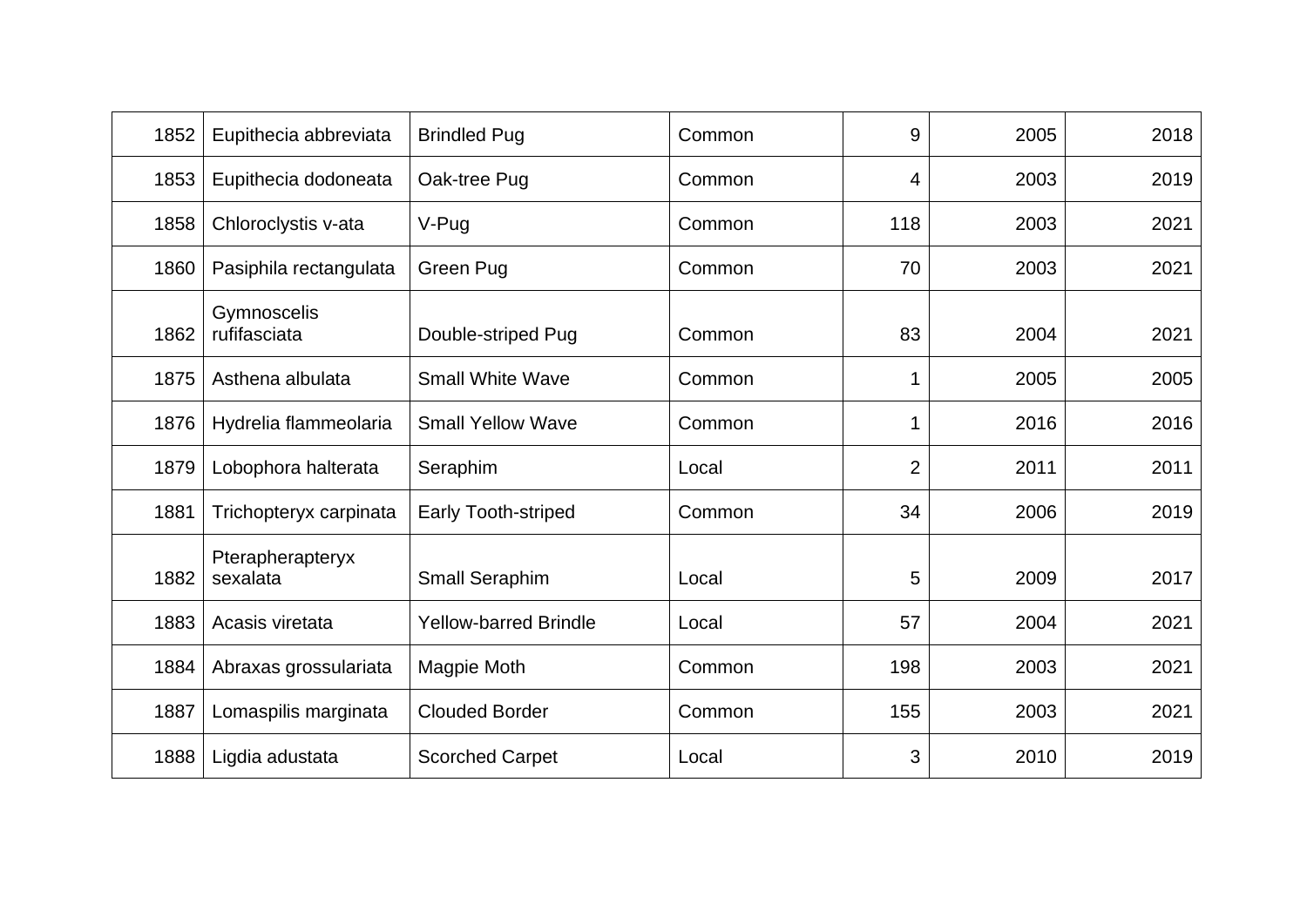| 1890 | Macaria alternata           | <b>Sharp-angled Peacock</b> | Local  | 358 | 2003 | 2021 |
|------|-----------------------------|-----------------------------|--------|-----|------|------|
| 1902 | Petrophora chlorosata       | <b>Brown Silver-line</b>    | Common | 204 | 2003 | 2021 |
| 1904 | Plagodis dolabraria         | <b>Scorched Wing</b>        | Local  | 64  | 2003 | 2021 |
| 1906 | Opisthograptis<br>luteolata | <b>Brimstone Moth</b>       | Common | 826 | 2003 | 2021 |
| 1907 | Epione repandaria           | <b>Bordered Beauty</b>      | Common | 21  | 2004 | 2021 |
| 1909 | Pseudopanthera<br>macularia | <b>Speckled Yellow</b>      | Common | 3   | 2003 | 2019 |
| 1910 | Apeira syringaria           | <b>Lilac Beauty</b>         | Local  | 4   | 2004 | 2011 |
| 1912 | Ennomos quercinaria         | <b>August Thorn</b>         | Local  |     | 2014 | 2014 |
| 1917 | Selenia dentaria            | Early Thorn                 | Common | 457 | 2003 | 2021 |
| 1920 | Odontopera bidentata        | <b>Scalloped Hazel</b>      | Common | 197 | 2003 | 2021 |
| 1921 | Crocallis elinguaria        | <b>Scalloped Oak</b>        | Common | 143 | 2003 | 2021 |
| 1922 | Ourapteryx sambucaria       | <b>Swallow-tailed Moth</b>  | Common | 57  | 2003 | 2021 |
| 1923 | Colotois pennaria           | <b>Feathered Thorn</b>      | Common | 82  | 2003 | 2021 |
| 1930 | <b>Biston strataria</b>     | Oak Beauty                  | Common | 63  | 2003 | 2021 |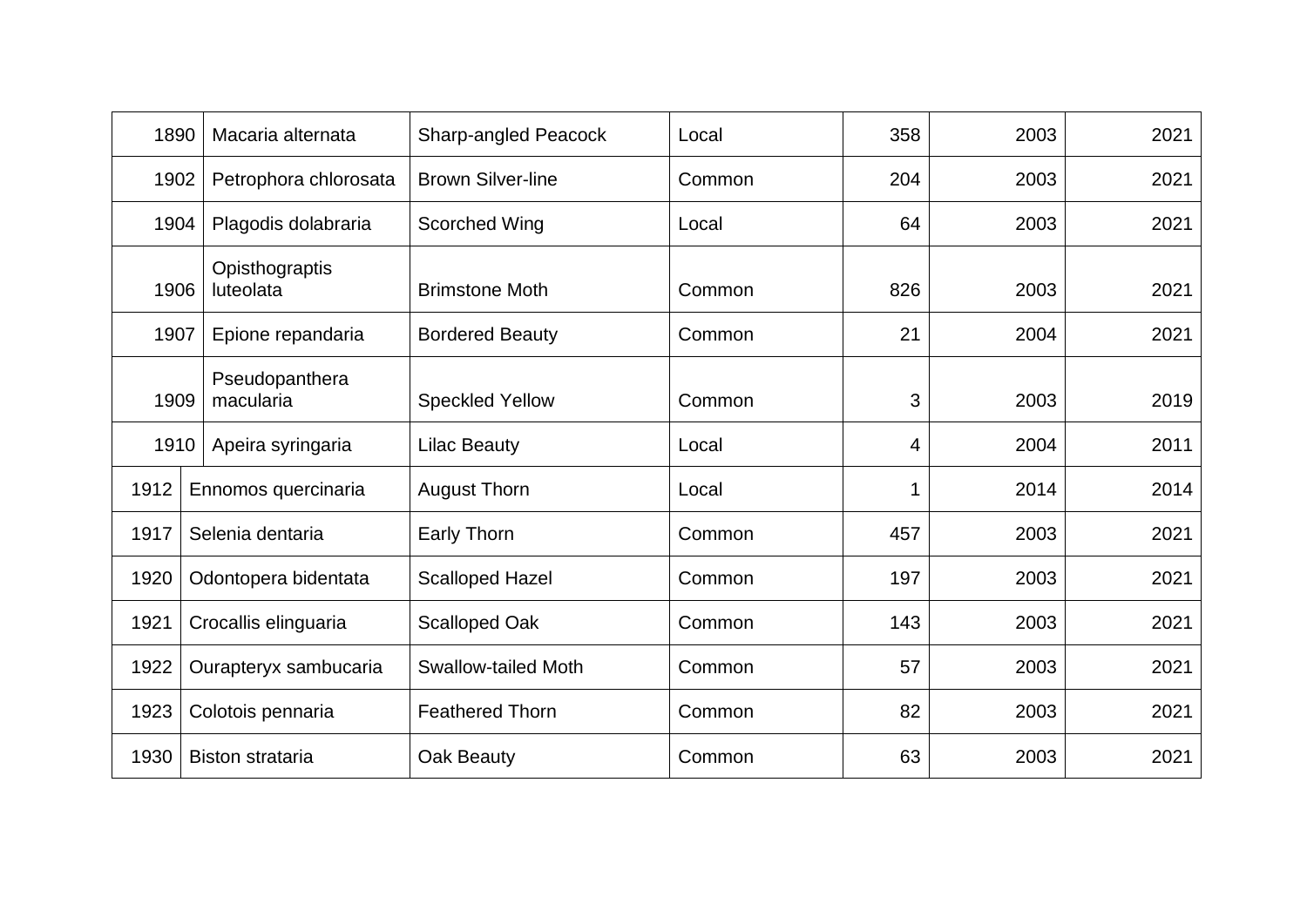| 1931 | <b>Biston betularia</b>     | Peppered Moth               | Common    | 232 | 2003 | 2021 |
|------|-----------------------------|-----------------------------|-----------|-----|------|------|
| 1934 | Agriopis marginaria         | <b>Dotted Border</b>        | Common    | 145 | 2004 | 2021 |
| 1935 | Erannis defoliaria          | <b>Mottled Umber</b>        | Common    |     | 2018 | 2018 |
| 1937 | Peribatodes<br>rhomboidaria | <b>Willow Beauty</b>        | Common    | 105 | 2003 | 2021 |
| 1941 | Alcis repandata             | <b>Mottled Beauty</b>       | Common    | 4   | 2007 | 2013 |
| 1943 | Hypomecis roboraria         | <b>Great Oak Beauty</b>     | <b>Nb</b> |     | 2015 | 2015 |
| 1945 | Cleorodes lichenaria        | <b>Brussels Lace</b>        | Local     | 68  | 2003 | 2021 |
| 1947 | Ectropis bistortata         | Engrailed                   | Common    | 44  | 2003 | 2021 |
| 1949 | Paradarisa consonaria       | <b>Square Spot</b>          | Local     | 5   | 2007 | 2007 |
| 1955 | Cabera pusaria              | <b>Common White Wave</b>    | Common    | 77  | 2003 | 2021 |
| 1956 | Cabera exanthemata          | <b>Common Wave</b>          | Common    | 140 | 2004 | 2021 |
| 1957 | Lomographa bimaculata       | <b>White-pinion Spotted</b> | Common    | 44  | 2004 | 2021 |
| 1958 | Lomographa temerata         | <b>Clouded Silver</b>       | Common    | 212 | 2003 | 2021 |
| 1960 | Theria primaria             | <b>Early Moth</b>           | Common    | 24  | 2004 | 2020 |
| 1961 | Campaea margaritata         | <b>Light Emerald</b>        | Common    | 96  | 2003 | 2021 |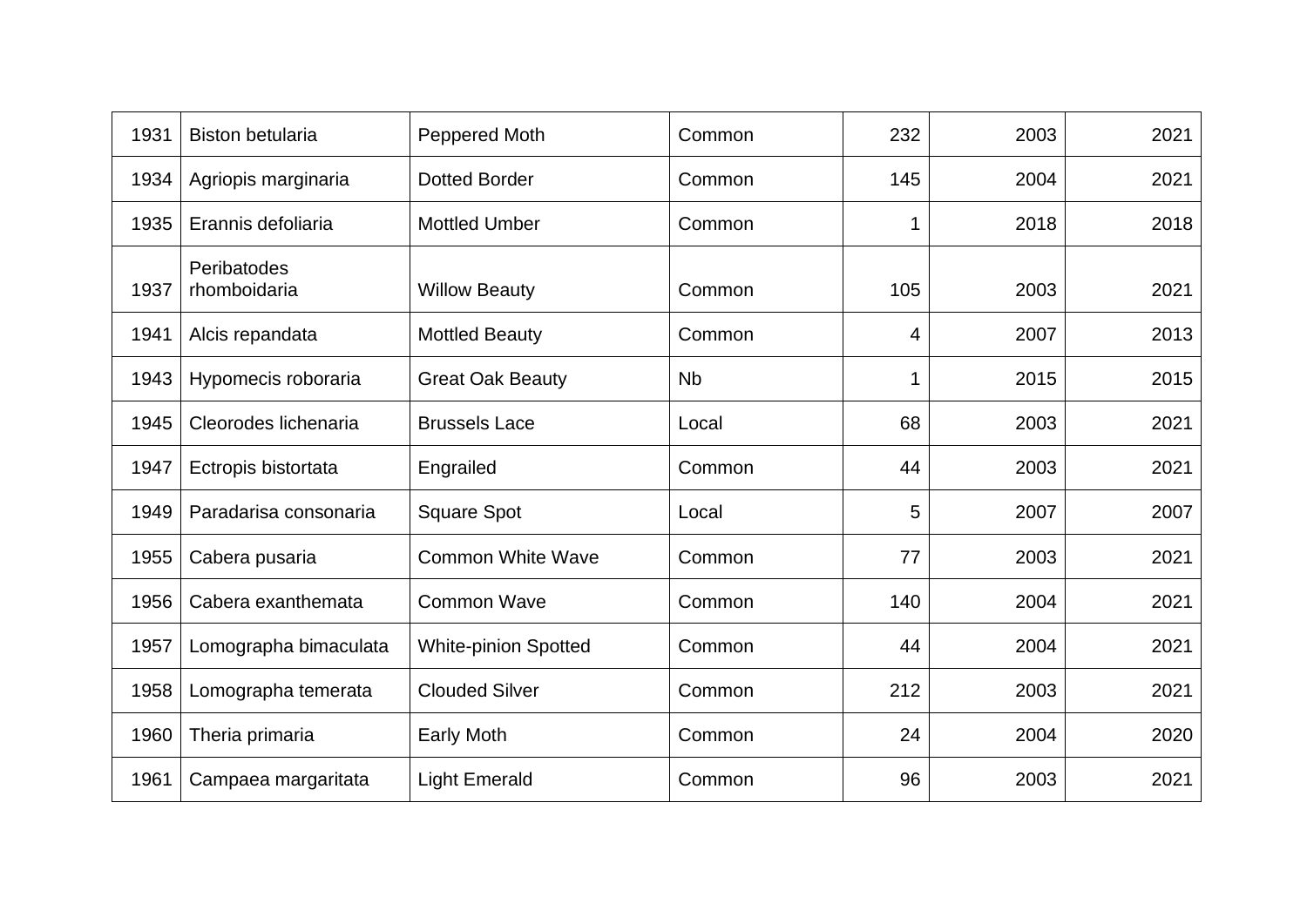| 1962 | Hylaea fasciaria            | <b>Barred Red</b>            | Common  | 94  | 2003 | 2021 |
|------|-----------------------------|------------------------------|---------|-----|------|------|
| 1970 | Perconia strigillaria       | <b>Grass Wave</b>            | Local   |     | 2014 | 2014 |
| 1972 | Agrius convolvuli           | <b>Convolvulus Hawk-moth</b> | Migrant | 12  | 2003 | 2017 |
| 1973 | Acherontia atropos          | Death's-head Hawk-moth       | Migrant |     | 2011 | 2011 |
| 1976 | Sphinx ligustri             | <b>Privet Hawk-moth</b>      | Common  | 114 | 2003 | 2021 |
| 1979 | Mimas tiliae                | Lime Hawk-moth               | Common  | 5   | 2006 | 2015 |
| 1980 | Smerinthus ocellata         | Eyed Hawk-moth               | Common  | 131 | 2003 | 2021 |
| 1981 | Laothoe populi              | Poplar Hawk-moth             | Common  | 456 | 2003 | 2021 |
| 1984 | Macroglossum<br>stellatarum | Humming-bird Hawk-moth       | Migrant | 37  | 2003 | 2020 |
| 1987 | Hyles gallii                | <b>Bedstraw Hawk-moth</b>    | Migrant |     | 2010 | 2010 |
| 1990 | Hyles livornica             | <b>Striped Hawk-moth</b>     | Migrant |     | 2003 | 2003 |
| 1991 | Deilephila elpenor          | <b>Elephant Hawk-moth</b>    | Common  | 272 | 2003 | 2021 |
| 1992 | Deilephila porcellus        | Small Elephant Hawk-moth     | Local   | 34  | 2003 | 2021 |
| 1994 | Phalera bucephala           | <b>Buff-tip</b>              | Common  | 192 | 2003 | 2021 |
| 1995 | Cerura vinula               | <b>Puss Moth</b>             | Common  | 7   | 2004 | 2012 |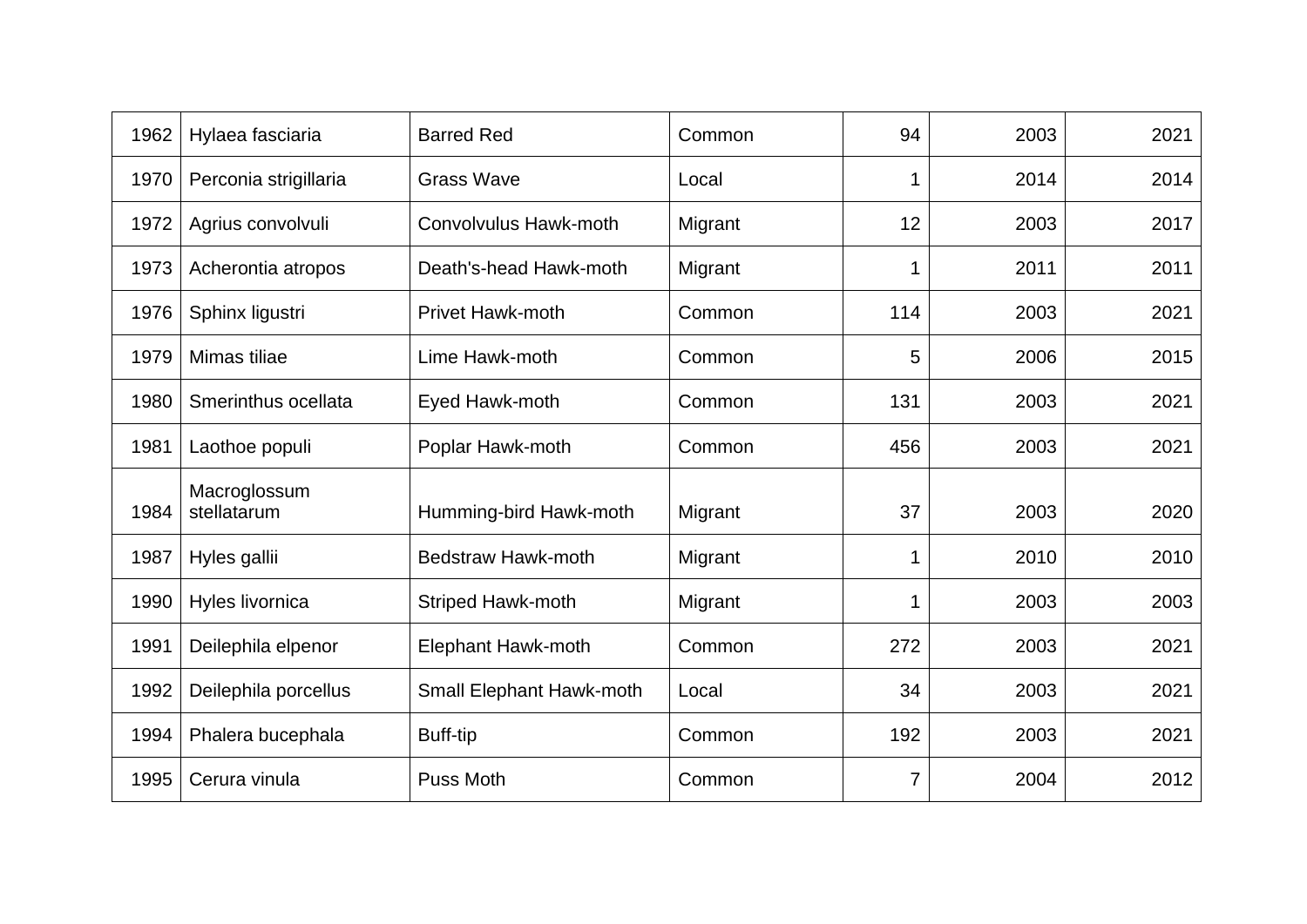| 1997 | Furcula furcula       | <b>Sallow Kitten</b>      | Common | 25             | 2003 | 2021 |
|------|-----------------------|---------------------------|--------|----------------|------|------|
| 2000 | Notodonta dromedarius | <b>Iron Prominent</b>     | Common | 13             | 2005 | 2020 |
| 2003 | Notodonta ziczac      | <b>Pebble Prominent</b>   | Common | 226            | 2003 | 2021 |
| 2007 | Pheosia tremula       | <b>Swallow Prominent</b>  | Common | 7              | 2008 | 2021 |
| 2008 | Ptilodon capucina     | <b>Coxcomb Prominent</b>  | Common |                | 2010 | 2010 |
| 2011 | Pterostoma palpina    | <b>Pale Prominent</b>     | Common | 83             | 2003 | 2021 |
| 2026 | Orgyia antiqua        | Vapourer                  | Common | 4              | 2007 | 2011 |
| 2028 | Calliteara pudibunda  | Pale Tussock              | Common | 72             | 2004 | 2021 |
| 2030 | Euproctis similis     | <b>Yellow-tail</b>        | Common | 202            | 2003 | 2021 |
| 2031 | Leucoma salicis       | <b>White Satin</b>        | Local  |                | 2010 | 2010 |
| 2033 | Lymantria monacha     | <b>Black Arches</b>       | Local  | 54             | 2003 | 2021 |
| 2037 | Miltochrista miniata  | Rosy Footman              | Local  | 181            | 2003 | 2021 |
| 2038 | Nudaria mundana       | Muslin Footman            | Local  | 62             | 2003 | 2021 |
| 2039 | Atolmis rubricollis   | <b>Red-necked Footman</b> | Local  | $\overline{2}$ | 2011 | 2011 |
| 2043 | Eilema sororcula      | Orange Footman            | Local  | 34             | 2003 | 2021 |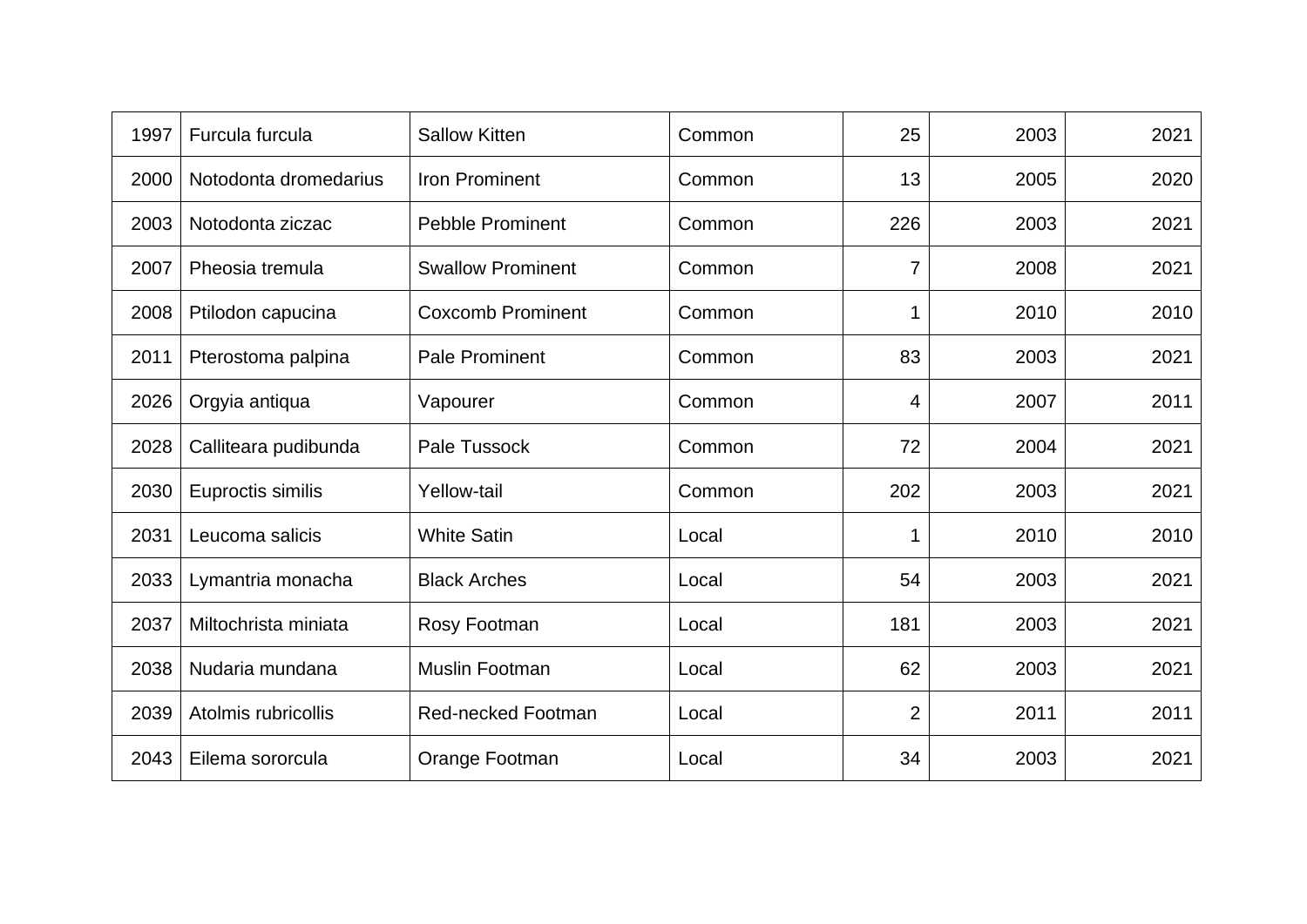| 2044 | Eilema griseola           | Dingy Footman             | Common    | 168 | 2003 | 2021 |
|------|---------------------------|---------------------------|-----------|-----|------|------|
| 2047 | Eilema complana           | <b>Scarce Footman</b>     | Local     | 17  | 2006 | 2021 |
| 2049 | Eilema depressa           | <b>Buff Footman</b>       | Local     | 90  | 2004 | 2021 |
| 2050 | Eilema lurideola          | Common Footman            | Common    | 159 | 2003 | 2021 |
| 2051 | Lithosia quadra           | Four-spotted Footman      | Migrant   | 25  | 2003 | 2020 |
| 2057 | Arctia caja               | Garden Tiger              | Common    | 165 | 2003 | 2021 |
| 2058 | Arctia villica britannica | Cream-spot Tiger          | Local     | 4   | 2004 | 2021 |
| 2059 | Diacrisia sannio          | <b>Clouded Buff</b>       | Local     |     | 2016 | 2016 |
| 2060 | Spilosoma lubricipeda     | <b>White Ermine</b>       | Common    | 390 | 2003 | 2021 |
| 2061 | Spilosoma luteum          | <b>Buff Ermine</b>        | Common    | 443 | 2003 | 2021 |
| 2063 | Diaphora mendica          | <b>Muslin Moth</b>        | Common    | 177 | 2003 | 2021 |
| 2064 | Phragmatobia fuliginosa   | <b>Ruby Tiger</b>         | Common    | 166 | 2003 | 2021 |
| 2069 | Tyria jacobaeae           | Cinnabar                  | Common    | 75  | 2003 | 2021 |
| 2076 | Meganola albula           | <b>Kent Black Arches</b>  | <b>Nb</b> | 5   | 2006 | 2016 |
| 2078 | Nola confusalis           | <b>Least Black Arches</b> | Local     | 41  | 2004 | 2020 |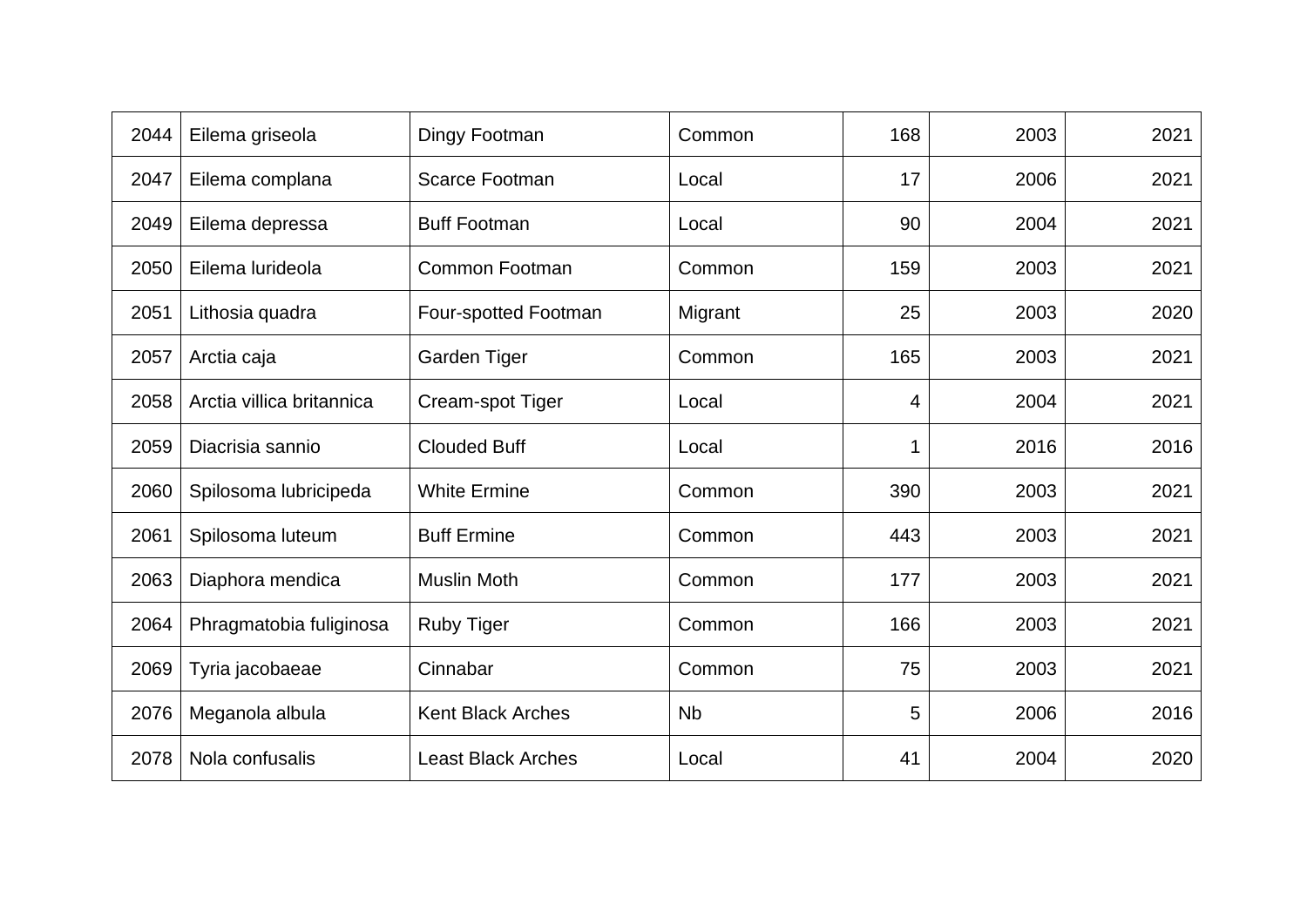| 2081 | Euxoa tritici         | <b>White-line Dart</b>                    | Common               | 2              | 2007 | 2011 |
|------|-----------------------|-------------------------------------------|----------------------|----------------|------|------|
| 2085 | Agrotis vestigialis   | <b>Archer's Dart</b>                      | Local                | $\overline{2}$ | 2015 | 2019 |
| 2087 | Agrotis segetum       | <b>Turnip Moth</b>                        | Common               | 84             | 2003 | 2019 |
| 2088 | Agrotis clavis        | <b>Heart and Club</b>                     | Common               | 8              | 2003 | 2019 |
| 2089 | Agrotis exclamationis | <b>Heart and Dart</b>                     | Common               | 393            | 2003 | 2021 |
| 2090 | Agrotis trux lunigera | <b>Crescent Dart</b>                      | Local                | 30             | 2005 | 2021 |
| 2091 | Agrotis ipsilon       | Dark Sword-grass                          | Migrant              | 222            | 2003 | 2021 |
| 2092 | Agrotis puta          | Shuttle-shaped Dart                       | Common               | 277            | 2003 | 2020 |
| 2098 | Axylia putris         | Flame                                     | Common               | 331            | 2003 | 2021 |
| 2102 | Ochropleura plecta    | <b>Flame Shoulder</b>                     | Common               | 836            | 2003 | 2021 |
| 2107 | Noctua pronuba        | <b>Large Yellow Underwing</b>             | Common               | 837            | 2003 | 2021 |
| 2108 | Noctua orbona         | <b>Lunar Yellow Underwing</b>             | <b>N<sub>b</sub></b> |                | 2010 | 2010 |
| 2109 | Noctua comes          | Lesser Yellow Underwing                   | Common               | 179            | 2003 | 2021 |
| 2110 | Noctua fimbriata      | <b>Broad-bordered Yellow</b><br>Underwing | Common               | 45             | 2003 | 2014 |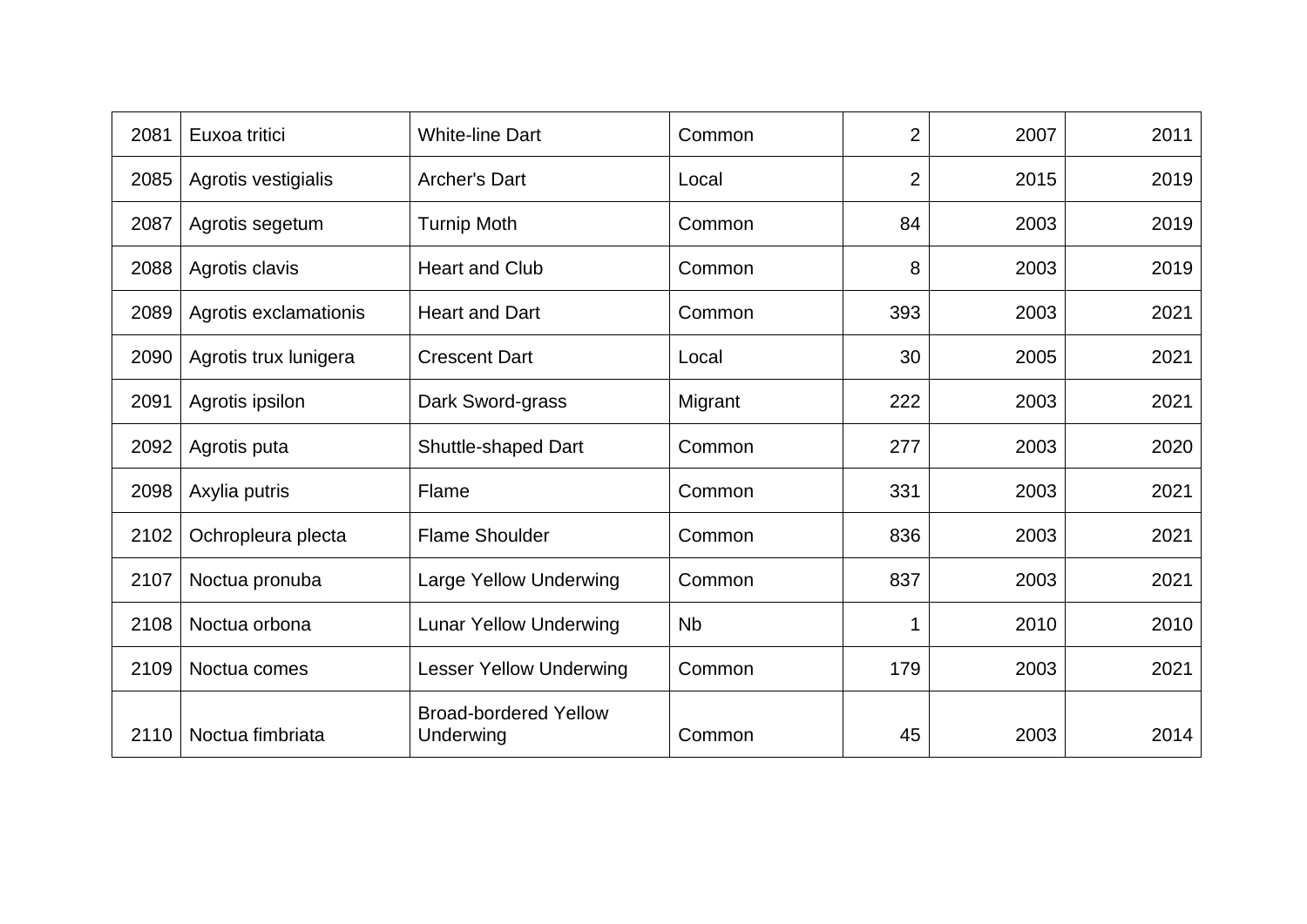| 2111 | Noctua janthe                   | <b>Lesser Broad-bordered</b><br><b>Yellow Underwing</b> | Common  | 160            | 2003 | 2021 |
|------|---------------------------------|---------------------------------------------------------|---------|----------------|------|------|
| 2112 | Noctua interjecta<br>caliginosa | <b>Least Yellow Underwing</b>                           | Common  | 23             | 2003 | 2018 |
| 2117 | Eugnorisma glareosa             | <b>Autumnal Rustic</b>                                  | Common  | 243            | 2003 | 2021 |
| 2117 | Eugnorisma glareosa<br>edda     | <b>Autumnal Rustic</b>                                  | Local   | $\overline{2}$ | 2012 | 2014 |
| 2118 | Lycophotia porphyrea            | <b>True Lover's Knot</b>                                | Common  | 145            | 2003 | 2021 |
| 2119 | Peridroma saucia                | <b>Pearly Underwing</b>                                 | Migrant | 60             | 2004 | 2020 |
| 2120 | Diarsia mendica                 | Ingrailed Clay                                          | Common  | 134            | 2003 | 2021 |
| 2120 | Diarsia mendica mendica         | <b>Ingrailed Clay</b>                                   |         | 20             | 2004 | 2004 |
| 2122 | Diarsia brunnea                 | <b>Purple Clay</b>                                      | Common  | 43             | 2003 | 2021 |
| 2123 | Diarsia rubi                    | Small Square-spot                                       | Common  | 541            | 2003 | 2021 |
| 2126 | Xestia c-nigrum                 | <b>Setaceous Hebrew</b><br>Character                    | Common  | 743            | 2003 | 2021 |
| 2128 | Xestia triangulum               | Double Square-spot                                      | Common  | 7              | 2003 | 2019 |
| 2130 | Xestia baja                     | <b>Dotted Clay</b>                                      | Common  | 3              | 2004 | 2021 |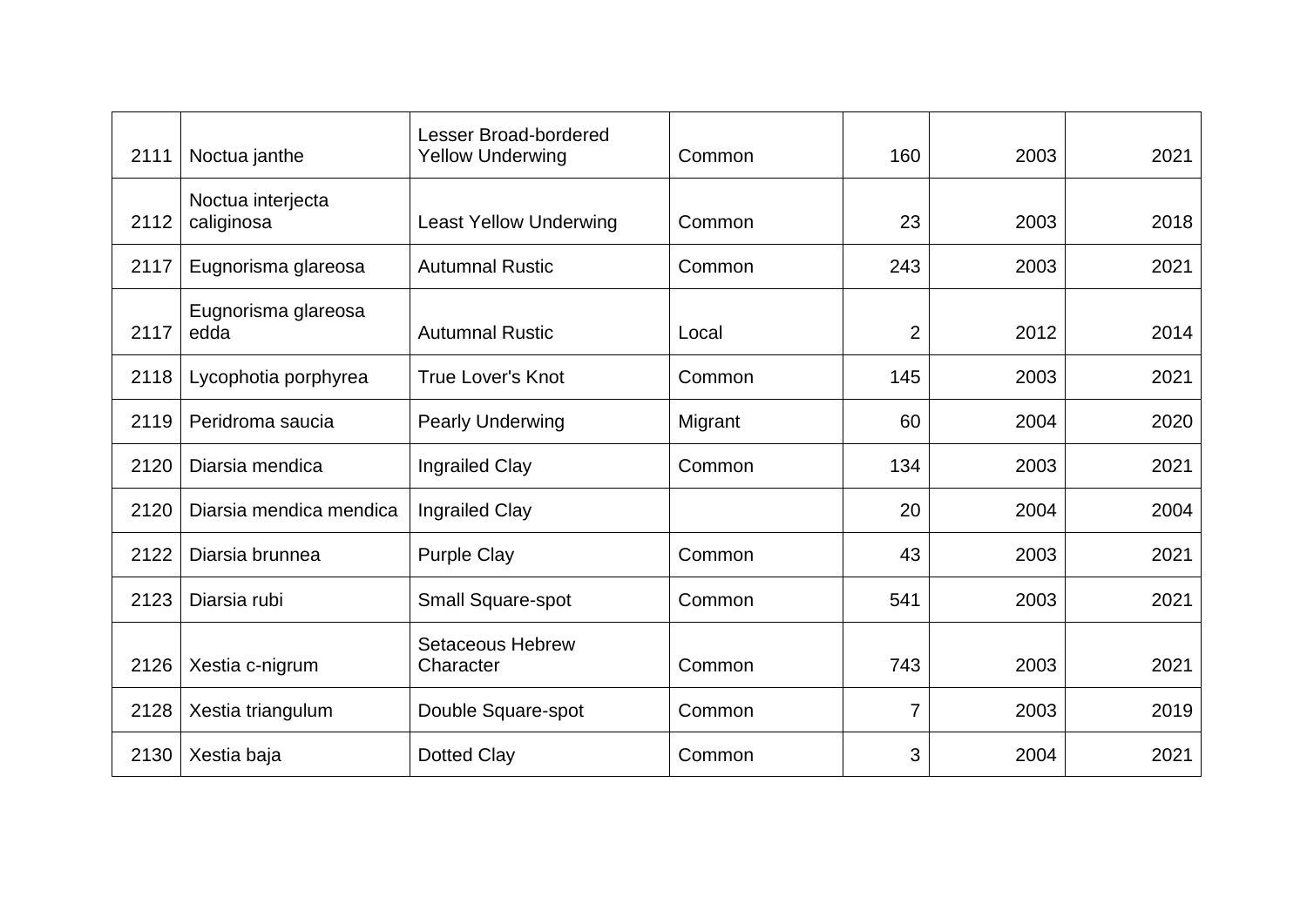| 2133 | Xestia sexstrigata       | <b>Six-striped Rustic</b>    | Common | 85             | 2004 | 2019 |
|------|--------------------------|------------------------------|--------|----------------|------|------|
| 2134 | Xestia xanthographa      | <b>Square-spot Rustic</b>    | Common | 289            | 2003 | 2021 |
| 2135 | Xestia agathina agathina | <b>Heath Rustic</b>          | Local  |                | 2005 | 2005 |
| 2136 | Naenia typica            | Gothic                       | Local  | 4              | 2004 | 2011 |
| 2138 | Anaplectoides prasina    | <b>Green Arches</b>          | Common | 61             | 2003 | 2021 |
| 2139 | Cerastis rubricosa       | <b>Red Chestnut</b>          | Common | 146            | 2004 | 2021 |
| 2145 | Discestra trifolii       | Nutmeg                       | Common | 222            | 2003 | 2021 |
| 2147 | =Hada nana               | <b>Shears</b>                | Common | 14             | 2004 | 2017 |
| 2147 | Hada plebeja             | <b>Shears</b>                | Common | 9              | 2009 | 2014 |
| 2150 | Polia nebulosa           | <b>Grey Arches</b>           | Common | 84             | 2003 | 2021 |
| 2154 | Mamestra brassicae       | Cabbage Moth                 | Common | 18             | 2004 | 2009 |
| 2155 | Melanchra persicariae    | Dot Moth                     | Common | 121            | 2003 | 2021 |
| 2158 | Lacanobia thalassina     | Pale-shouldered Brocade      | Common | $\overline{2}$ | 2004 | 2018 |
| 2160 | Lacanobia oleracea       | <b>Bright-line Brown-eye</b> | Common | 263            | 2003 | 2021 |
| 2163 | Melanchra pisi           | <b>Broom Moth</b>            | Common | 93             | 2003 | 2021 |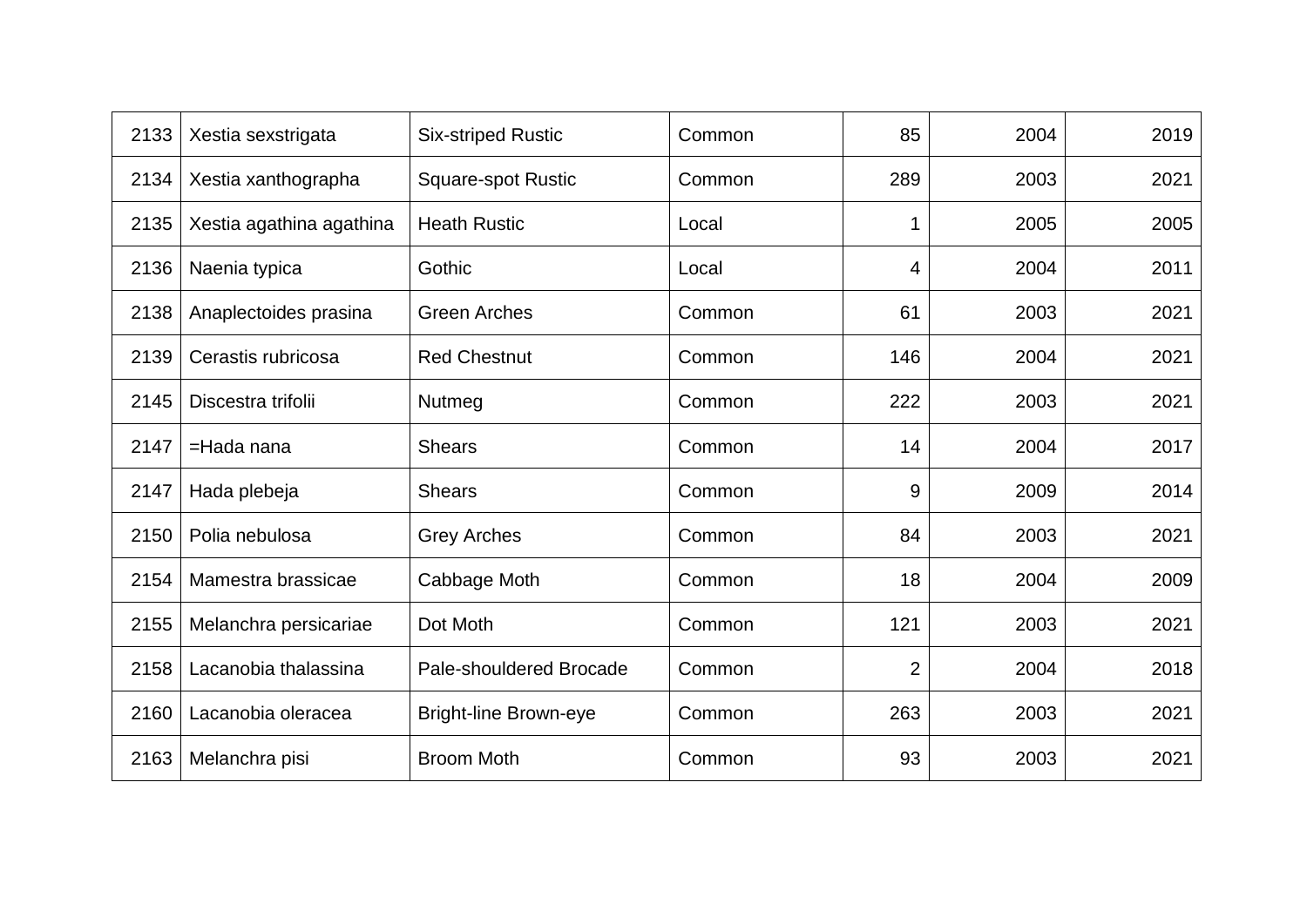| 2164 | Hecatera bicolorata | <b>Broad-barred White</b>    | Common | 102            | 2003 | 2021 |
|------|---------------------|------------------------------|--------|----------------|------|------|
| 2166 | Hadena rivularis    | Campion                      | Common | 21             | 2003 | 2020 |
| 2167 | Hadena perplexa     | <b>Tawny Shears</b>          | Common | 3              | 2007 | 2020 |
| 2171 | Hadena confusa      | <b>Marbled Coronet</b>       | Local  | 38             | 2004 | 2020 |
| 2173 | Hadena bicruris     | Lychnis                      | Common | 583            | 2003 | 2021 |
| 2177 | Tholera cespitis    | <b>Hedge Rustic</b>          | Common | 7              | 2010 | 2019 |
| 2178 | Tholera decimalis   | <b>Feathered Gothic</b>      | Common | $\overline{2}$ | 2003 | 2003 |
| 2179 | Panolis flammea     | <b>Pine Beauty</b>           | Common | 25             | 2004 | 2021 |
| 2182 | Orthosia cruda      | <b>Small Quaker</b>          | Common | 10             | 2004 | 2015 |
| 2186 | Orthosia gracilis   | <b>Powdered Quaker</b>       | Common |                | 2003 | 2003 |
| 2187 | Orthosia cerasi     | <b>Common Quaker</b>         | Common | 361            | 2003 | 2021 |
| 2188 | Orthosia incerta    | <b>Clouded Drab</b>          | Common | 53             | 2004 | 2021 |
| 2189 | Orthosia munda      | <b>Twin-spotted Quaker</b>   | Common | 56             | 2003 | 2020 |
| 2190 | Orthosia gothica    | <b>Hebrew Character</b>      | Common | 511            | 2003 | 2021 |
| 2192 | Mythimna conigera   | <b>Brown-line Bright Eye</b> | Common | 4              | 2004 | 2017 |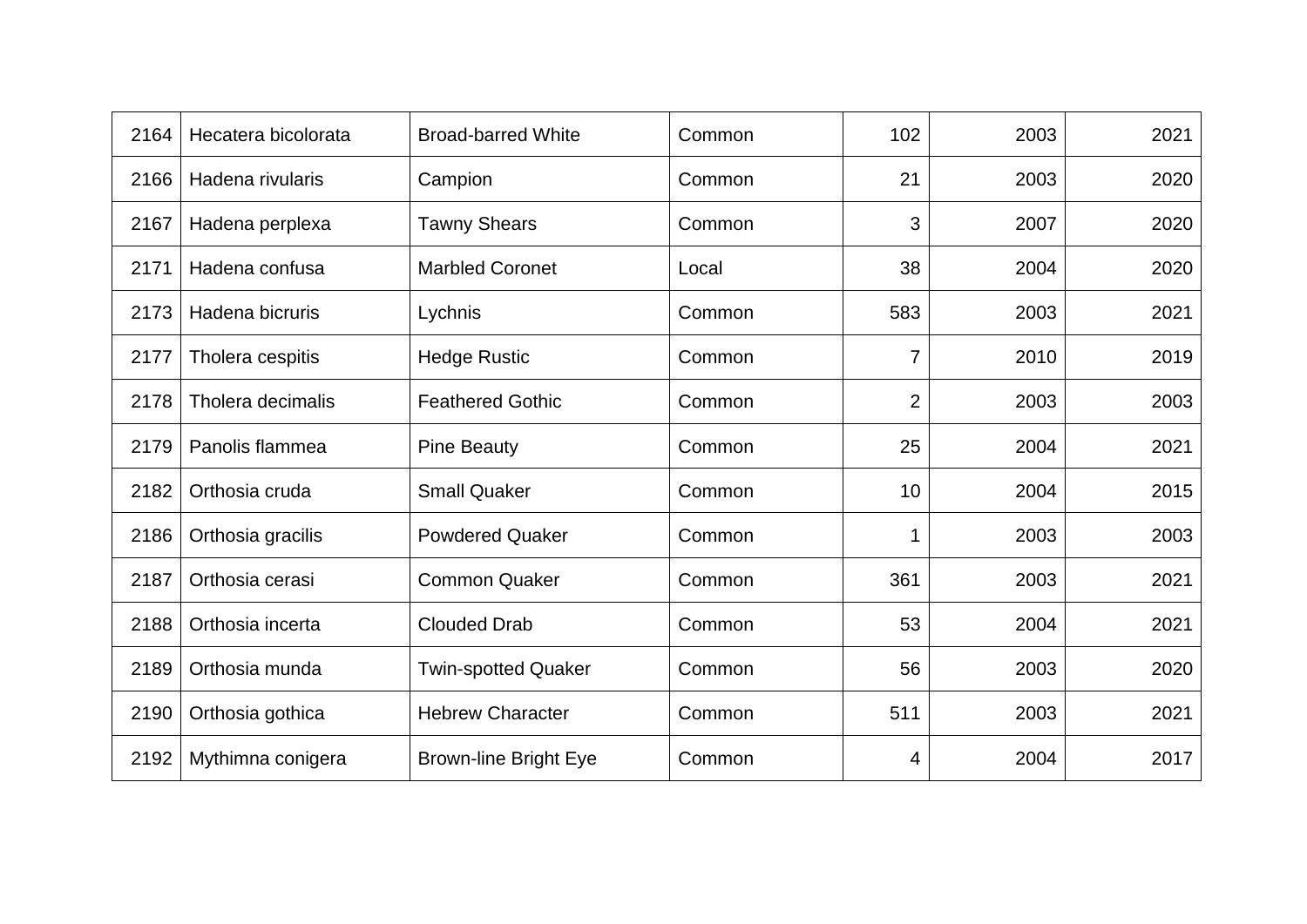| 2193 | Mythimna ferrago                | Clay                             | Common               | 144 | 2003 | 2021 |
|------|---------------------------------|----------------------------------|----------------------|-----|------|------|
| 2194 | Mythimna albipuncta             | White-point                      | Migrant              | 1   | 2005 | 2005 |
| 2195 | Mythimna vitellina              | Delicate                         | Migrant              | 170 | 2003 | 2021 |
| 2196 | Mythimna pudorina               | <b>Striped Wainscot</b>          | Local                | 3   | 2009 | 2017 |
| 2198 | Mythimna impura                 | <b>Smoky Wainscot</b>            | Common               | 209 | 2003 | 2021 |
| 2199 | Mythimna pallens                | <b>Common Wainscot</b>           | Common               | 320 | 2003 | 2021 |
| 2202 | Mythimna I-album                | L-album Wainscot                 | <b>N<sub>b</sub></b> | 6   | 2003 | 2011 |
| 2203 | Mythimna unipuncta              | White-speck                      | Migrant              | 36  | 2003 | 2018 |
| 2205 | Mythimna comma                  | <b>Shoulder-striped Wainscot</b> | Common               | 41  | 2005 | 2021 |
| 2208 | Mythimna loreyi                 | Cosmopolitan                     | Migrant              | 3   | 2005 | 2006 |
| 2214 | Cucullia chamomillae            | <b>Chamomile Shark</b>           | Local                | 30  | 2005 | 2021 |
| 2216 | Cucullia umbratica              | <b>Shark</b>                     | Common               | 29  | 2003 | 2018 |
| 2221 | Shargacucullia verbasci         | <b>Mullein</b>                   | Common               | 10  | 2003 | 2020 |
| 2229 | Dasypolia templi                | <b>Brindled Ochre</b>            | Local                | 24  | 2004 | 2021 |
| 2230 | Aporophyla australis<br>pascuea | <b>Feathered Brindle</b>         | <b>N<sub>b</sub></b> | 1   | 2005 | 2005 |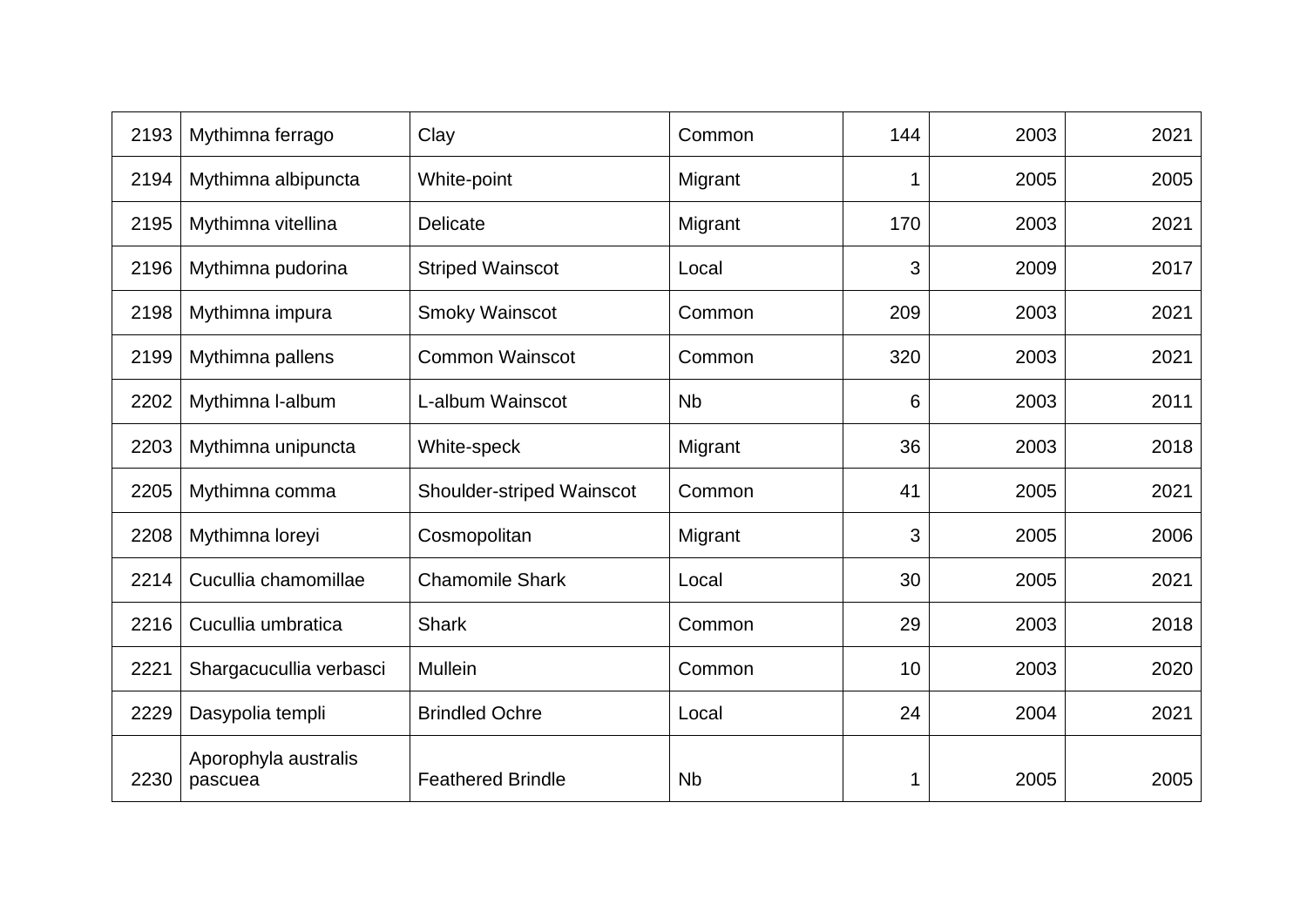| 2231 | Aporophyla lutulenta              | Deep-brown Dart                | Common |     | 2005 | 2005 |
|------|-----------------------------------|--------------------------------|--------|-----|------|------|
| 2232 | Aporophyla nigra                  | <b>Black Rustic</b>            | Common | 319 | 2003 | 2021 |
| 2236 | Lithophane hepatica               | Pale Pinion                    | Local  | 21  | 2003 | 2017 |
| 2243 | Xylocampa areola                  | <b>Early Grey</b>              | Common | 166 | 2003 | 2021 |
| 2245 | Allophyes oxyacanthae             | <b>Green-brindled Crescent</b> | Common | 164 | 2003 | 2021 |
| 2248 | Dryobotodes eremita               | <b>Brindled Green</b>          | Common |     | 2013 | 2013 |
| 2252 | Polymixis flavicincta             | Large Ranunculus               | Local  | 6   | 2004 | 2021 |
| 2253 | Polymixis xanthomista<br>statices | <b>Black-banded</b>            | Na     | 6   | 2003 | 2007 |
| 2255 | Polymixis lichenea                | <b>Feathered Ranunculus</b>    | Local  | 272 | 2003 | 2021 |
| 2255 | Polymixis lichenea<br>lichenea    | <b>Feathered Ranunculus</b>    |        | 30  | 2004 | 2020 |
| 2258 | Conistra vaccinii                 | Chestnut                       | Common | 161 | 2004 | 2021 |
| 2259 | Conistra ligula                   | <b>Dark Chestnut</b>           | Common | 93  | 2001 | 2021 |
| 2262 | Agrochola circellaris             | <b>Brick</b>                   | Common | 19  | 2005 | 2016 |
| 2263 | Agrochola lota                    | <b>Red-line Quaker</b>         | Common | 233 | 2003 | 2021 |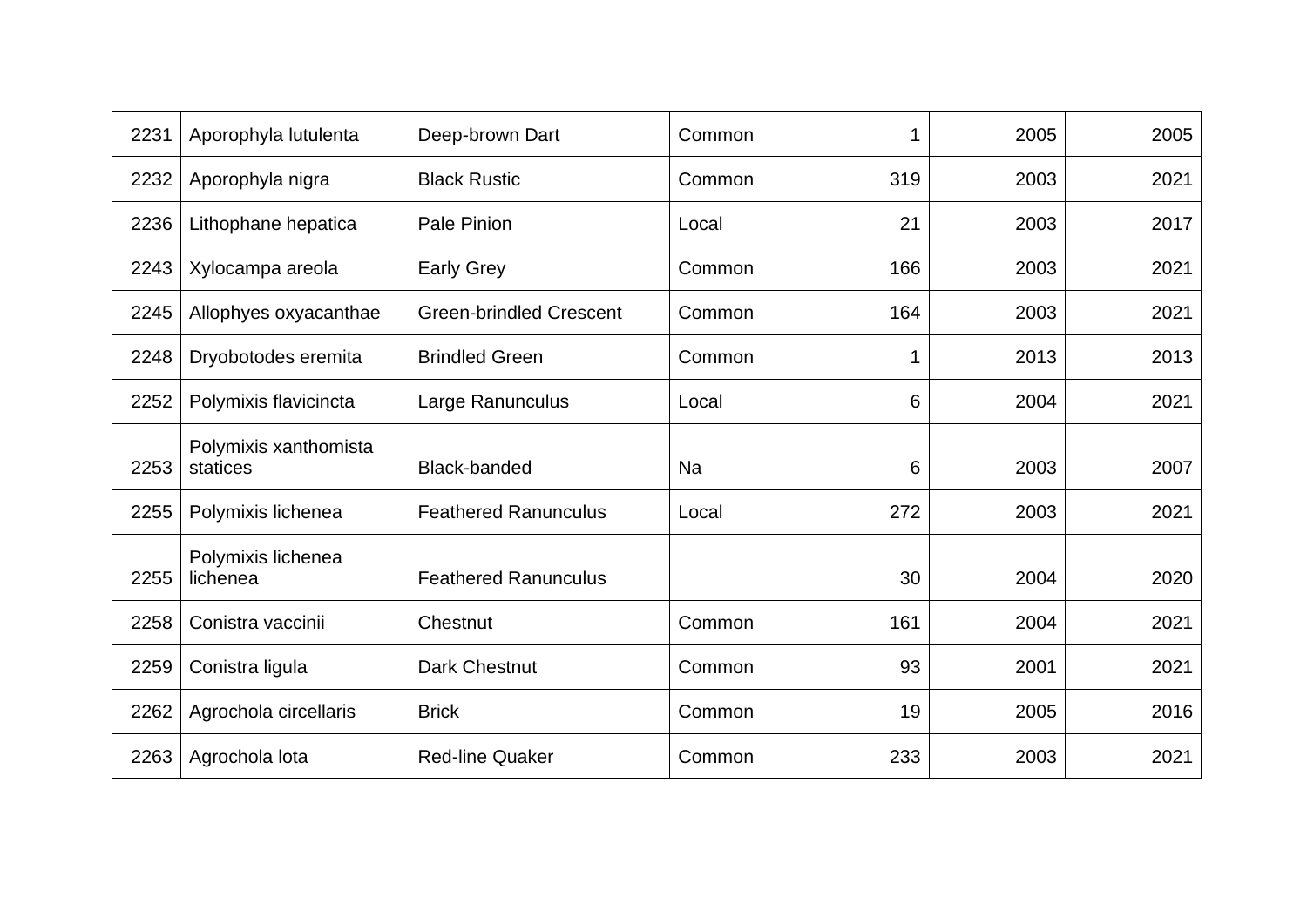| 2264 | Agrochola macilenta   | <b>Yellow-line Quaker</b> | Common | 11             | 2004 | 2021 |
|------|-----------------------|---------------------------|--------|----------------|------|------|
| 2265 | Agrochola helvola     | <b>Flounced Chestnut</b>  | Common | 37             | 2003 | 2017 |
| 2267 | Agrochola lychnidis   | <b>Beaded Chestnut</b>    | Common | 290            | 2003 | 2021 |
| 2270 | Omphaloscelis lunosa  | Lunar Underwing           | Common | 286            | 2003 | 2021 |
| 2273 | Xanthia togata        | <b>Pink-barred Sallow</b> | Common | 95             | 2003 | 2021 |
| 2274 | Xanthia icteritia     | Sallow                    | Common | 2              | 2005 | 2021 |
| 2278 | Acronicta megacephala | <b>Poplar Grey</b>        | Common | 3              | 2010 | 2016 |
| 2279 | Acronicta aceris      | Sycamore                  | Local  |                | 2017 | 2017 |
| 2280 | Acronicta leporina    | <b>Miller</b>             | Common | $\overline{2}$ | 2006 | 2013 |
| 2281 | Acronicta alni        | <b>Alder Moth</b>         | Local  | 13             | 2004 | 2019 |
| 2284 | Acronicta psi         | <b>Grey Dagger</b>        | Common | 83             | 2003 | 2021 |
| 2289 | Acronicta rumicis     | <b>Knot Grass</b>         | Common | 364            | 2003 | 2021 |
| 2291 | Craniophora ligustri  | Coronet                   | Local  | 14             | 2003 | 2018 |
| 2293 | Cryphia domestica     | <b>Marbled Beauty</b>     | Common |                | 2011 | 2011 |
| 2295 | Cryphia muralis       | <b>Marbled Green</b>      | Local  | 24             | 2003 | 2020 |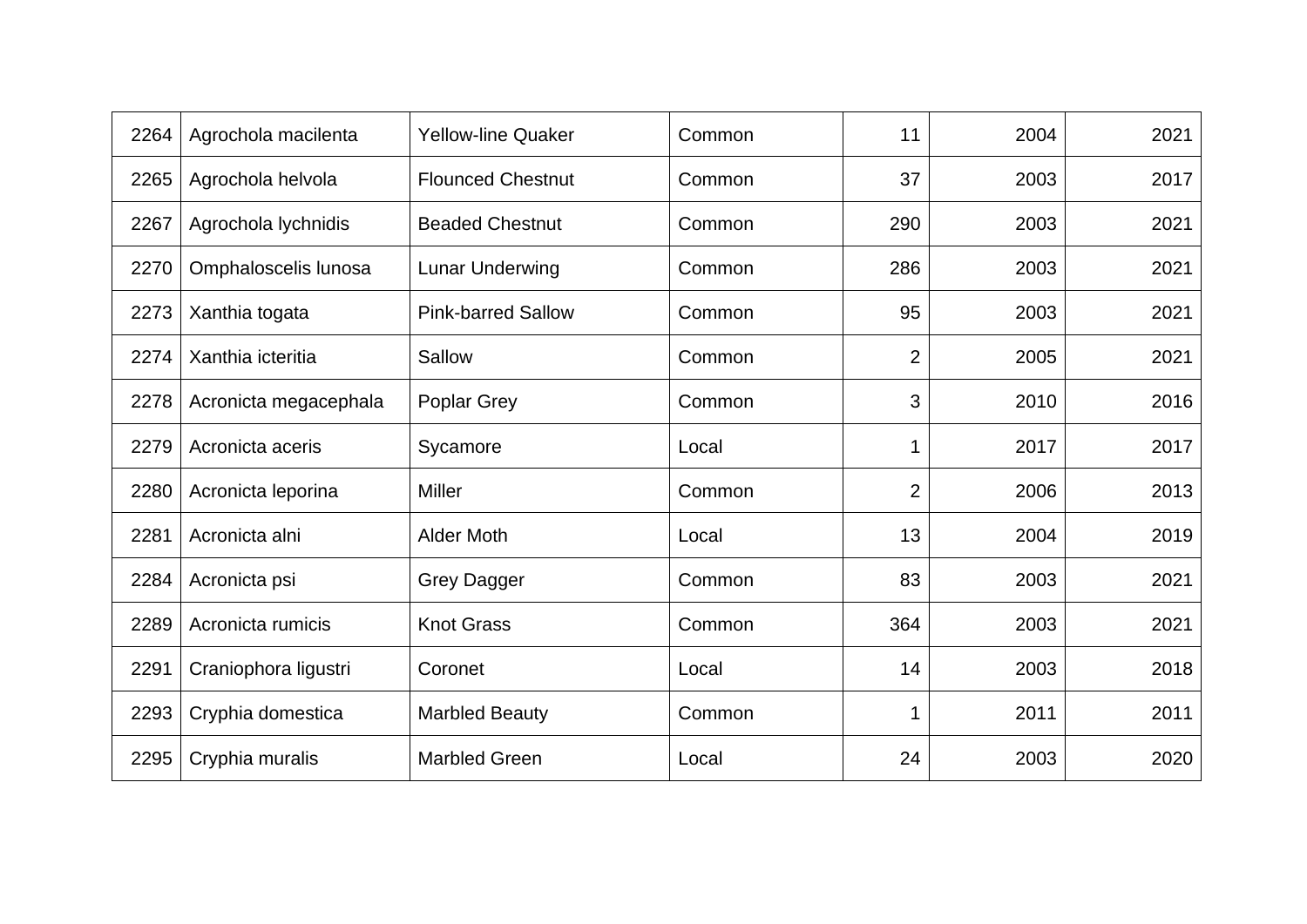| 2297 | Amphipyra pyramidea    | <b>Copper Underwing</b>         | Common    | 9              | 2004 | 2021 |
|------|------------------------|---------------------------------|-----------|----------------|------|------|
| 2300 | Mormo maura            | Old Lady                        | Local     | 2              | 2018 | 2020 |
| 2302 | Rusina ferruginea      | <b>Brown Rustic</b>             | Common    | 45             | 2003 | 2020 |
| 2305 | Euplexia lucipara      | <b>Small Angle Shades</b>       | Common    | 149            | 2003 | 2021 |
| 2306 | Phlogophora meticulosa | Angle Shades                    | Common    | 394            | 2003 | 2021 |
| 2314 | Parastichtis ypsillon  | <b>Dingy Shears</b>             | Local     |                | 2017 | 2017 |
| 2317 | Cosmia diffinis        | <b>White-spotted Pinion</b>     | <b>Na</b> |                | 2011 | 2011 |
| 2318 | Cosmia trapezina       | Dun-bar                         | Common    | 11             | 2004 | 2021 |
| 2321 | Apamea monoglypha      | Dark Arches                     | Common    | 311            | 2003 | 2021 |
| 2322 | Apamea lithoxylaea     | <b>Light Arches</b>             | Common    |                | 2004 | 2004 |
| 2326 | Apamea crenata         | <b>Clouded-bordered Brindle</b> | Common    | 121            | 2003 | 2020 |
| 2327 | Apamea epomidion       | <b>Clouded Brindle</b>          | Common    | $\overline{2}$ | 2005 | 2009 |
| 2330 | Apamea remissa         | Dusky Brocade                   | Common    | 21             | 2005 | 2019 |
| 2334 | Apamea sordens         | <b>Rustic Shoulder-knot</b>     | Common    |                | 2004 | 2004 |
| 2336 | Apamea ophiogramma     | Double Lobed                    | Local     |                | 2006 | 2006 |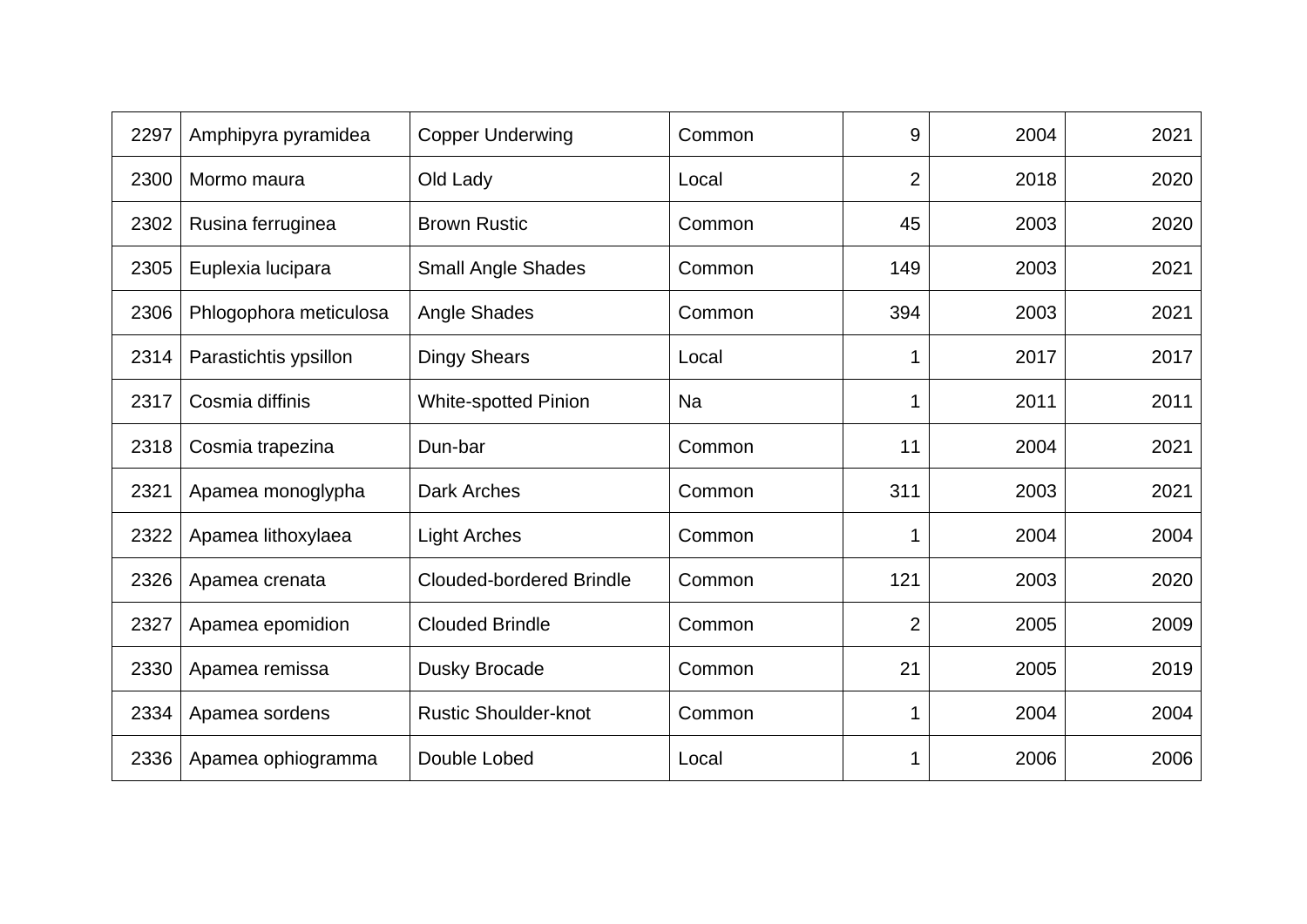| 2337  | Oligia strigilis            | <b>Marbled Minor</b>        | Common | 37  | 2003 | 2020 |
|-------|-----------------------------|-----------------------------|--------|-----|------|------|
| 2337x | Oligia strigilis agg.       | Marbled Minor agg.          |        | 96  | 2004 | 2021 |
| 2338  | Oligia versicolor           | <b>Rufous Minor</b>         | Local  | 10  | 2004 | 2015 |
| 2339  | Oligia latruncula           | <b>Tawny Marbled Minor</b>  | Common | 4   | 2004 | 2014 |
| 2340  | Oligia fasciuncula          | <b>Middle-barred Minor</b>  | Common | 104 | 2003 | 2021 |
| 2341  | Mesoligia furuncula         | <b>Cloaked Minor</b>        | Common | 17  | 2004 | 2021 |
| 2342  | Mesoligia literosa          | <b>Rosy Minor</b>           | Common | 8   | 2003 | 2017 |
| 2343  | Mesapamea secalis           | <b>Common Rustic</b>        | Common | 361 | 2003 | 2021 |
| 2343a | Mesapamea didyma            | <b>Lesser Common Rustic</b> | Common | 14  | 2013 | 2021 |
| 2343x | Mesapamea secalis agg.      | Common Rustic agg.          |        | 7   | 2017 | 2018 |
| 2350  | Chortodes pygmina           | <b>Small Wainscot</b>       | Common | 163 | 2003 | 2021 |
| 2353  | Luperina testacea           | <b>Flounced Rustic</b>      | Common | 94  | 2003 | 2021 |
| 2358  | Amphipoea fucosa<br>paludis | <b>Saltern Ear</b>          | Local  | 3   | 2008 | 2014 |
| 2360  | Amphipoea oculea            | Ear Moth                    | Common | 2   | 2021 | 2021 |
| 2361  | Hydraecia micacea           | <b>Rosy Rustic</b>          | Common | 468 | 2003 | 2021 |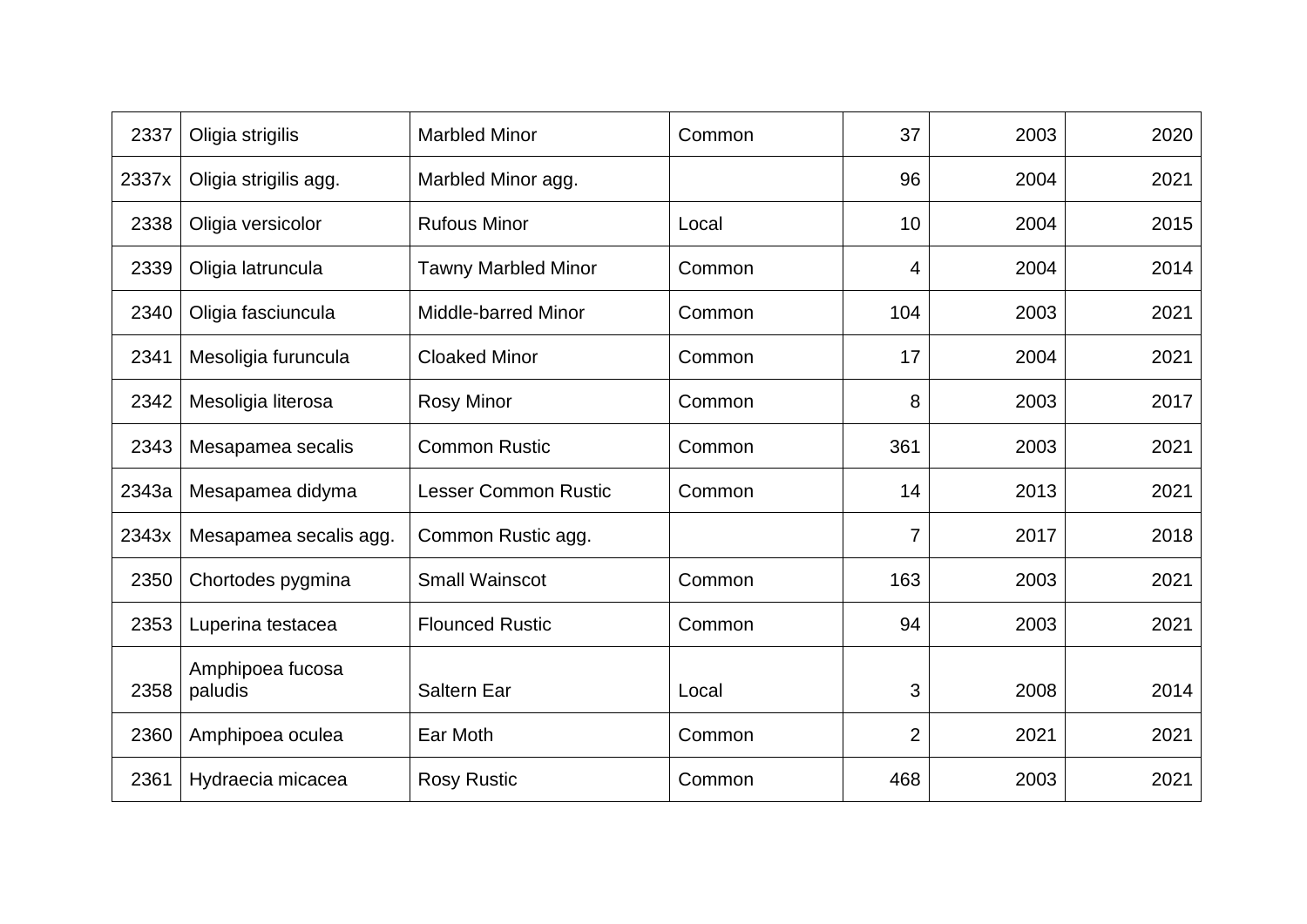| 2364 | Gortyna flavago        | <b>Frosted Orange</b>        | Common    | 240            | 2003 | 2021 |
|------|------------------------|------------------------------|-----------|----------------|------|------|
| 2369 | Nonagria typhae        | <b>Bulrush Wainscot</b>      | Common    |                | 2006 | 2006 |
| 2370 | Archanara geminipuncta | <b>Twin-spotted Wainscot</b> | Local     | 4              | 2007 | 2008 |
| 2371 | Archanara dissoluta    | <b>Brown-veined Wainscot</b> | Local     |                | 2003 | 2003 |
| 2373 | Archanara sparganii    | <b>Webb's Wainscot</b>       | <b>Nb</b> | $\overline{2}$ | 2004 | 2006 |
| 2375 | Rhizedra lutosa        | Large Wainscot               | Common    | 3              | 2006 | 2015 |
| 2379 | Coenobia rufa          | <b>Small Rufous</b>          | Local     | 112            | 2005 | 2021 |
| 2380 | Charanyca trigrammica  | <b>Treble Lines</b>          | Common    | 3              | 2012 | 2021 |
| 2381 | Hoplodrina alsines     | Uncertain                    | Common    | 268            | 2003 | 2021 |
| 2382 | Hoplodrina blanda      | <b>Rustic</b>                | Common    | 87             | 2003 | 2021 |
| 2384 | Hoplodrina ambigua     | <b>Vine's Rustic</b>         | Local     | 164            | 2004 | 2021 |
| 2385 | Spodoptera exigua      | <b>Small Mottled Willow</b>  | Migrant   | 30             | 2003 | 2020 |
| 2387 | Caradrina morpheus     | <b>Mottled Rustic</b>        | Common    | 9              | 2004 | 2020 |
| 2389 | Paradrina clavipalpis  | <b>Pale Mottled Willow</b>   | Common    | 88             | 2003 | 2021 |
| 2399 | Pyrrhia umbra          | <b>Bordered Sallow</b>       | Local     | 2              | 2015 | 2015 |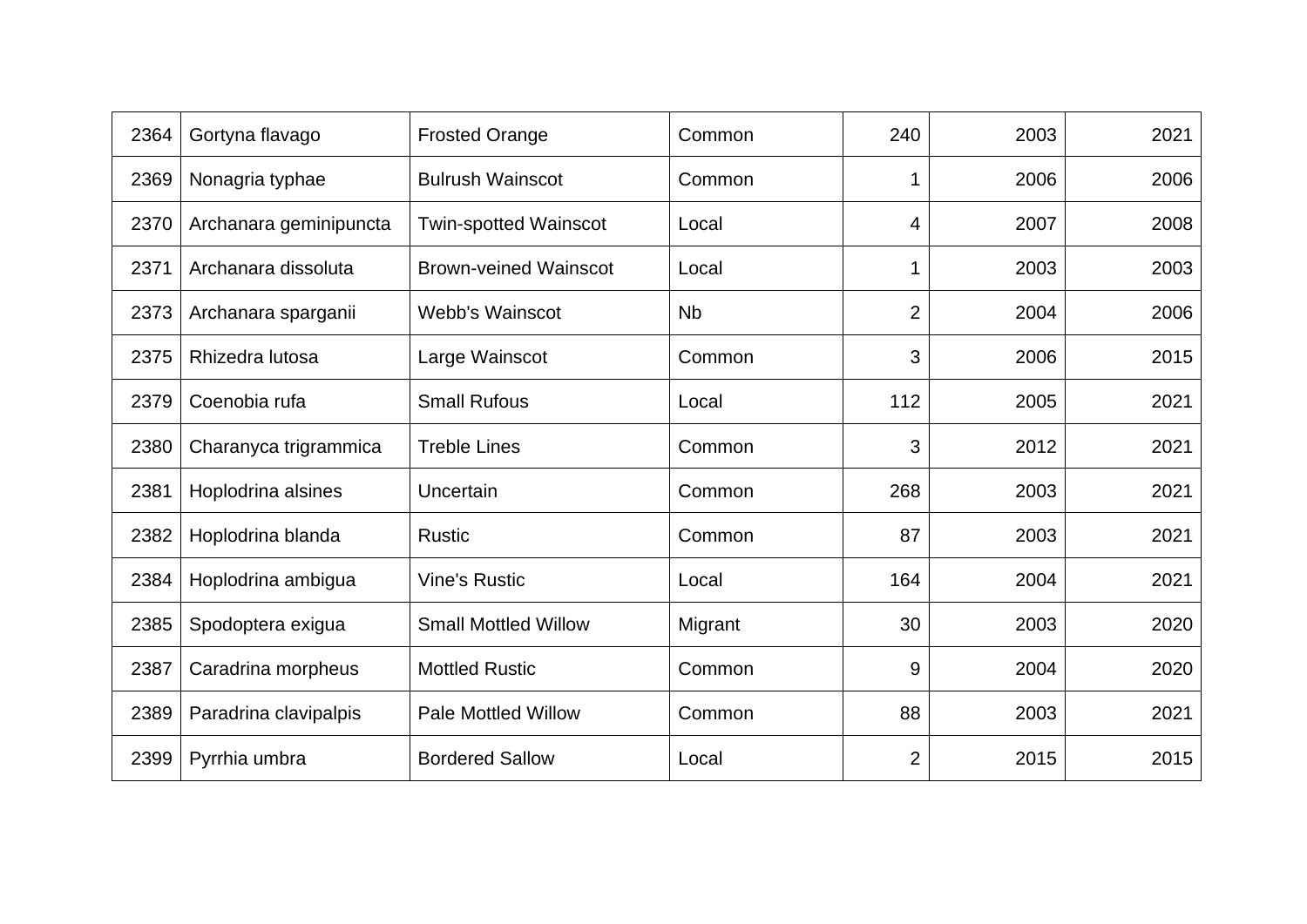| 2400 | Helicoverpa armigera     | <b>Scarce Bordered Straw</b>   | Migrant      | 28  | 2003 | 2017 |
|------|--------------------------|--------------------------------|--------------|-----|------|------|
| 2403 | Heliothis peltigera      | <b>Bordered Straw</b>          | Migrant      | 10  | 2004 | 2020 |
| 2410 | Protodeltote pygarga     | <b>Marbled White Spot</b>      | Common       | 2   | 2016 | 2019 |
| 2418 | Earias clorana           | Cream-bordered Green Pea       | <b>Nb</b>    | 59  | 2003 | 2020 |
| 2425 | Colocasia coryli         | <b>Nut-tree Tussock</b>        | Common       | 30  | 2006 | 2019 |
| 2433 | Thysanoplusia orichalcea | <b>Slender Burnished Brass</b> | Migrant      |     | 2003 | 2003 |
| 2434 | Diachrysia chrysitis     | <b>Burnished Brass</b>         | Common       | 472 | 2003 | 2021 |
| 2436 | Macdunnoughia confusa    | Dewick's Plusia                | Rare migrant |     | 2006 | 2006 |
| 2439 | Plusia festucae          | <b>Gold Spot</b>               | Common       | 39  | 2005 | 2021 |
| 2441 | Autographa gamma         | Silver Y                       | Migrant      | 504 | 2003 | 2021 |
| 2442 | Autographa pulchrina     | <b>Beautiful Golden Y</b>      | Common       | 16  | 2003 | 2019 |
| 2443 | Autographa jota          | Plain Golden Y                 | Common       | 190 | 2003 | 2021 |
| 2449 | Abrostola triplasia      | Dark Spectacle                 | Common       | 172 | 2003 | 2021 |
| 2450 | Abrostola tripartita     | Spectacle                      | Common       | 460 | 2003 | 2021 |
| 2469 | Scoliopteryx libatrix    | Herald                         | Common       | 78  | 2003 | 2021 |